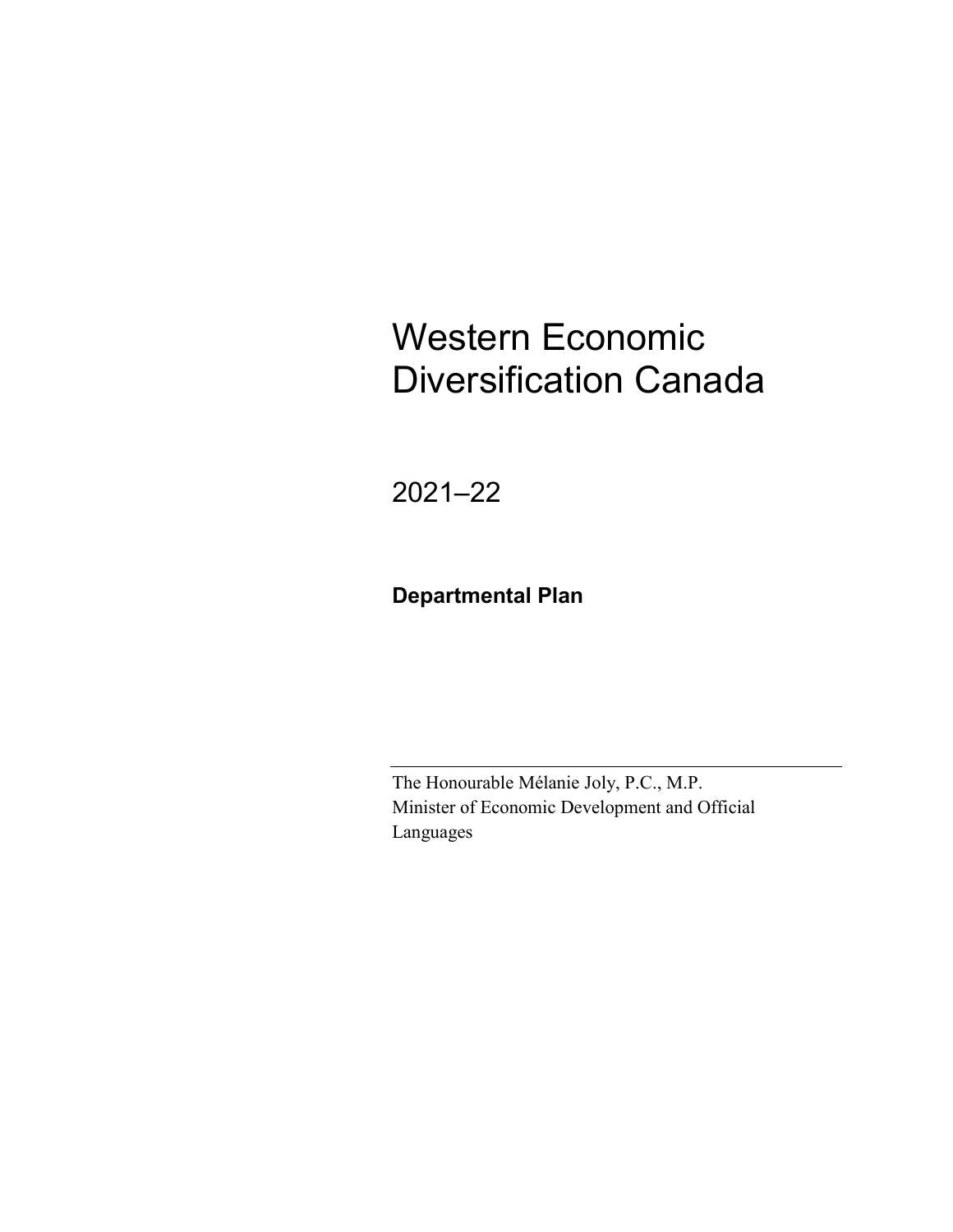© Her Majesty the Queen in Right of Canada, represented by the Minister of Economic Development and Official Languages, 2021

Catalogue No. Iu92-1/9E-PDF

ISSN 2371-6762

This document is available on the Western Economic Diversification Canada website at [https://www.wd-deo.gc.ca.](http://www.wd-deo.gc.ca/)[i](#page-32-0)

This document is available in alternative formats upon request.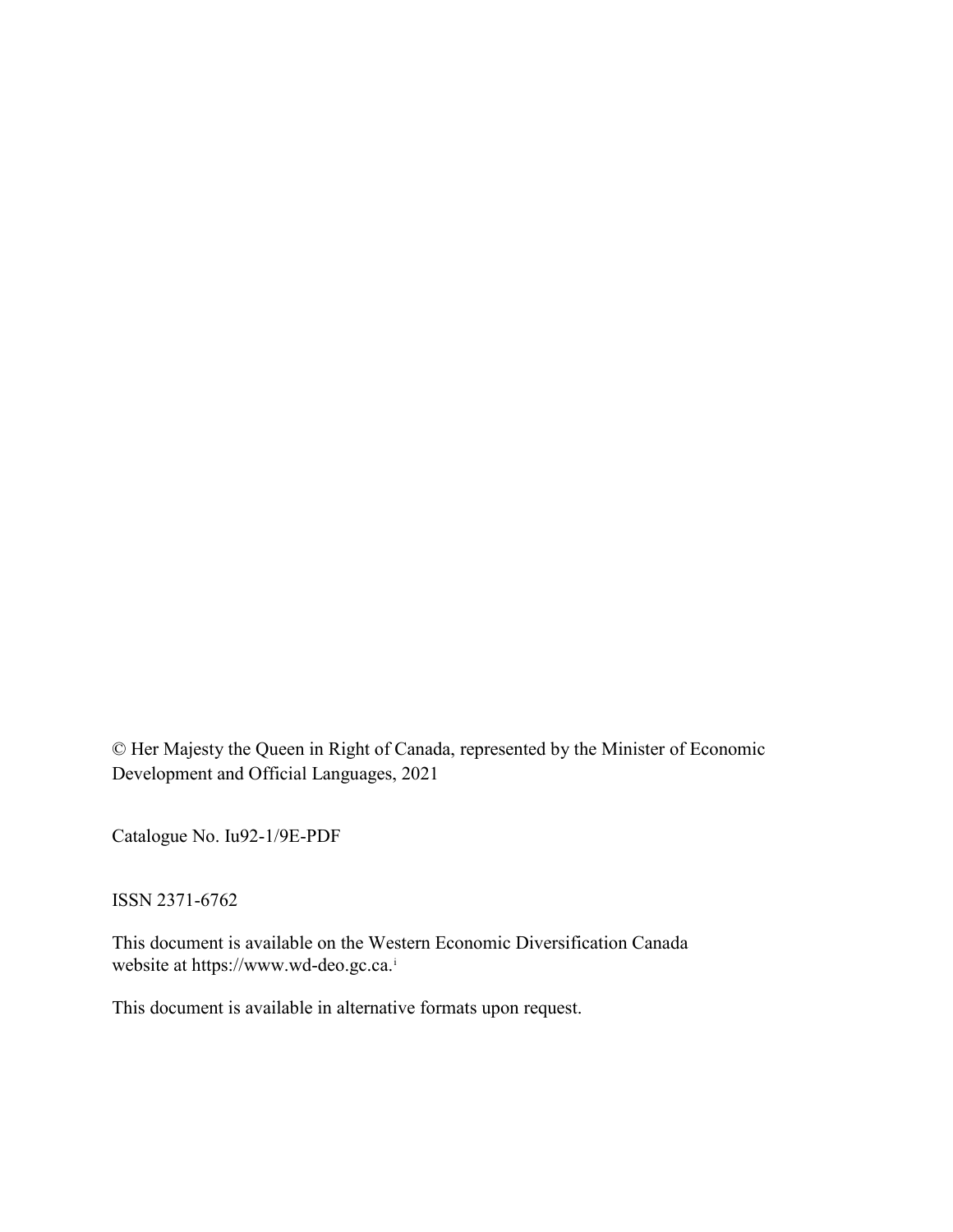## Table of contents

| Core responsibilities: planned results and resources, and key risks 7 |
|-----------------------------------------------------------------------|
| Core Responsibility: Economic development in western Canada  7        |
|                                                                       |
|                                                                       |
|                                                                       |
|                                                                       |
|                                                                       |
| Future-oriented Condensed statement of operations 20                  |
|                                                                       |
|                                                                       |
| Raison d'être, mandate and role: who we are and what we do  21        |
|                                                                       |
|                                                                       |
| Supporting information on the program inventory  23                   |
|                                                                       |
|                                                                       |
|                                                                       |
|                                                                       |
|                                                                       |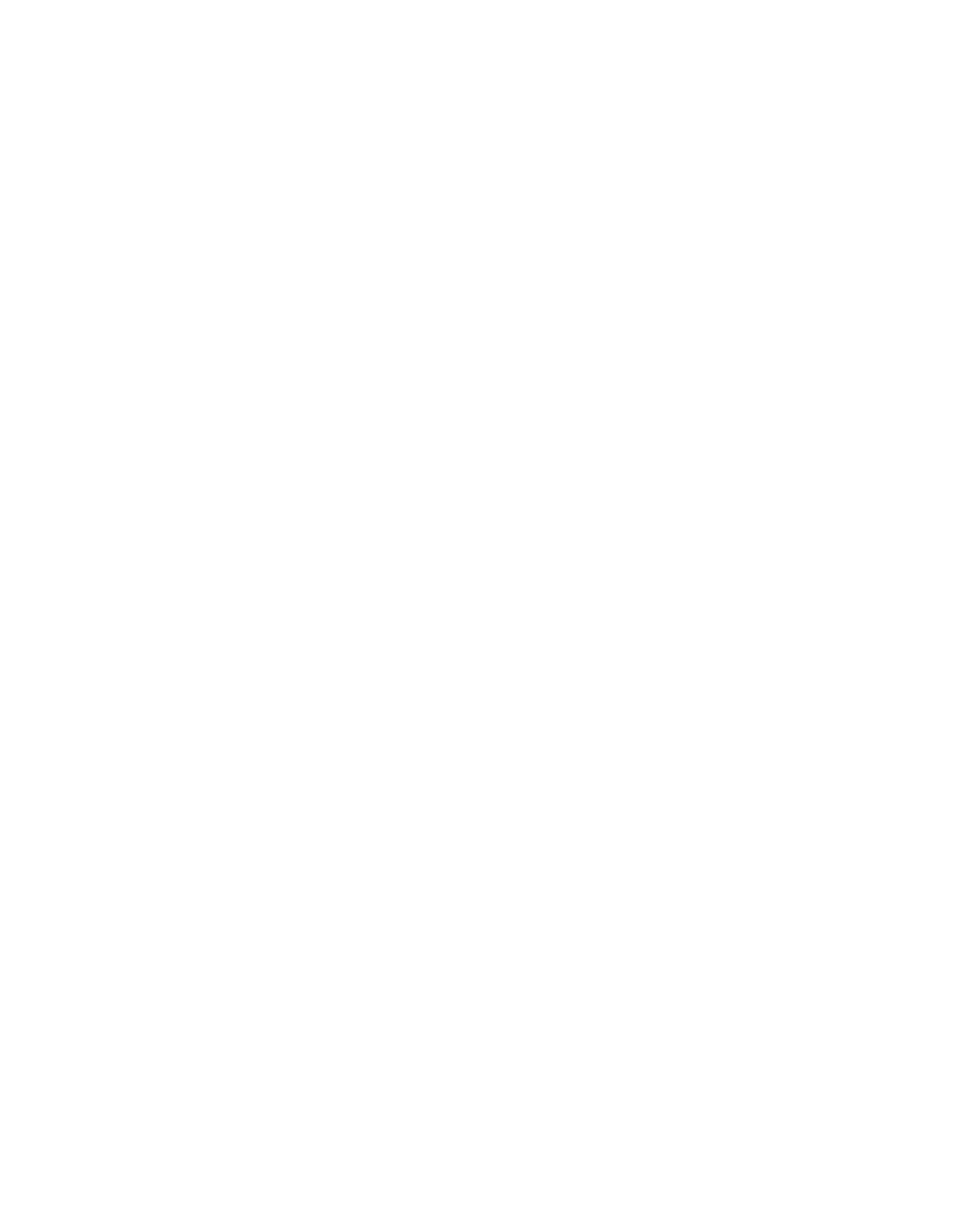### <span id="page-4-0"></span>From the Minister

I am pleased to present Western Economic Diversification Canada's Departmental Plan for the 2021-22 fiscal year.

This year is a turning point. Just as COVID-19 is causing companies across the country to rethink their approaches, it also requires the Government of Canada to be increasingly nimble in how it supports them to recover. In western Canada, small and medium-sized businesses are the lifeblood of communities and the backbone of the economy. The pandemic created uncertainty and anxiety for entrepreneurs and their employees. The government has been there for them since the start of the pandemic and will remain so throughout the coming year.

As the Minister of Economic Development and Official Languages, and Minister responsible for Western Economic Diversification Canada (WD), my mission is to make a positive difference in the lives of families in the West. Not only are our plans meant to ensure the success of our economy and the resilience of our communities, but they are also designed to make certain the recovery is equitable and inclusive. Doing so means supporting efforts to increase the number of high-quality jobs in the West to meet the government's commitment to build better for the future. This means in particular, creating over one million jobs to restore former employment levels for the region.

The economic situation challenges us to support sectors that have been severely impacted by this crisis. In particular, businesses of all sizes, located on main streets of towns and cities as well as in tourist destinations across the West.

While applauding the progress made by natural resources industries for cleaner production, we must continue diversification of knowledge and technology, especially in expanding areas.

We also need to position promising sectors such as life sciences and clean technologies at the forefront of the new economy. In this way, as we aim for a carbon neutral future, WD will facilitate access to training, support, and new opportunities so that everyone can succeed in the clean economy. Moreover, underrepresented groups that face additional barriers to business success will continue to find support and expertise from WD.

Changes in the domestic and global economies mean we need to introduce a new approach to regional development in western Canada. This area is not a monolithic block. Economic drivers and conditions are fundamentally different between the Pacific and the Prairies. In the months ahead, WD will move forward on a plan to create separate agencies to manage federal economic development in the two regions. This recognizes the dramatic growth and diversity of western Canada's economy, providing the Government of Canada with greater flexibility to focus on local and specific economic priorities in British Columbia as well as in Alberta, Saskatchewan, and Manitoba.

Over the coming months, WD will also continue rolling out one of the largest economic assistance packages currently available. With over \$2 billion dollars in direct support, the nationwide Regional Relief and Recovery Fund is providing a backstop to thousands of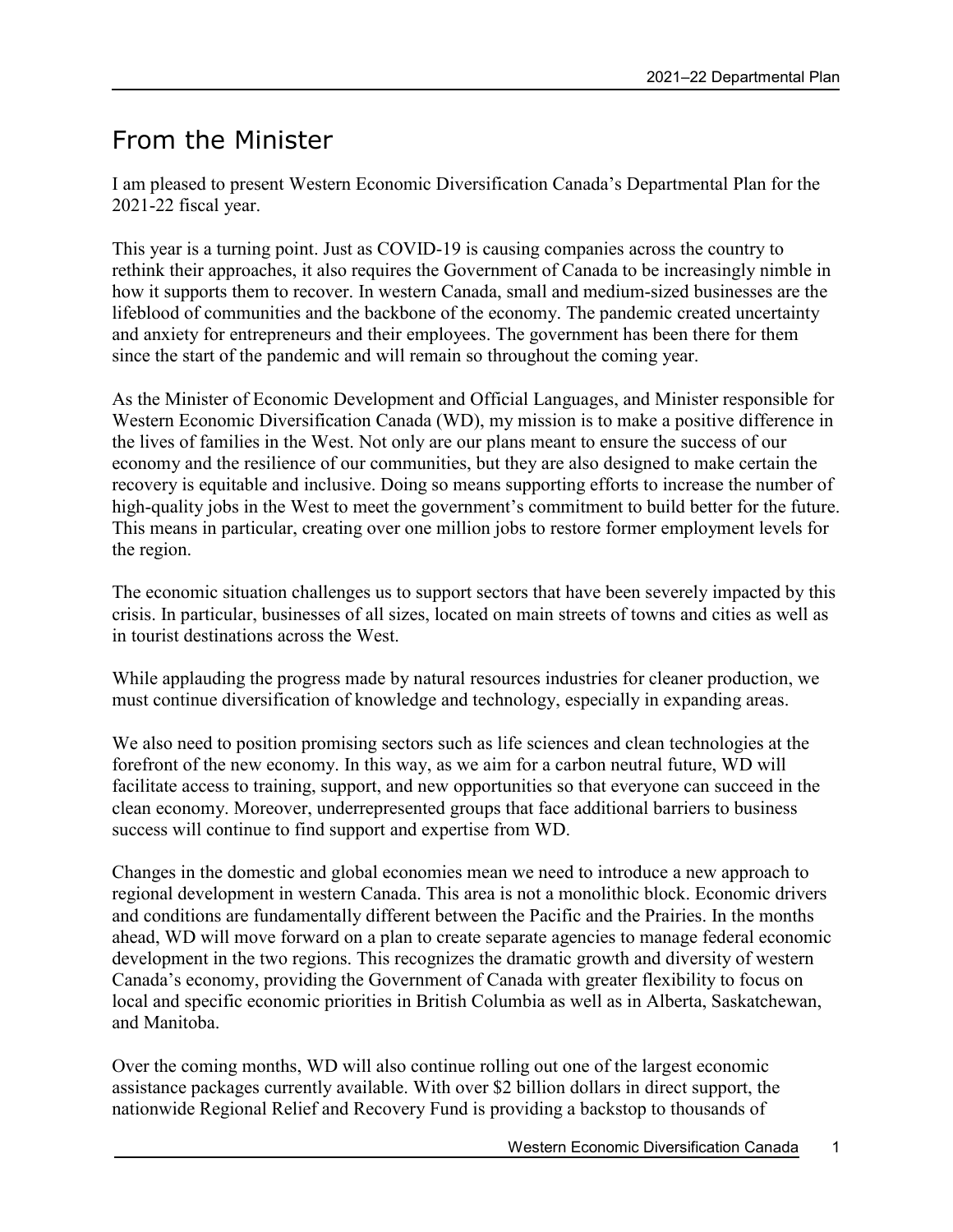businesses that do not qualify for existing federal programs. The demand has been notably high in western Canada and the government has responded by augmenting the Fund twice over the last year. This is concrete help to alleviate immediate financial pressures and help eligible local businesses pay employees and cover costs. This additional support will position more companies, like those in the tourism sector, to play a meaningful role in our economic recovery.

In these pages, you will find more insight about the priorities of WD, and our commitment to deliver on them as we work with westerners towards a more prosperous future.



**The Honourable Mélanie Joly** Minister of Economic Development and Official Languages, and Minister responsible for Western Economic Diversification Canada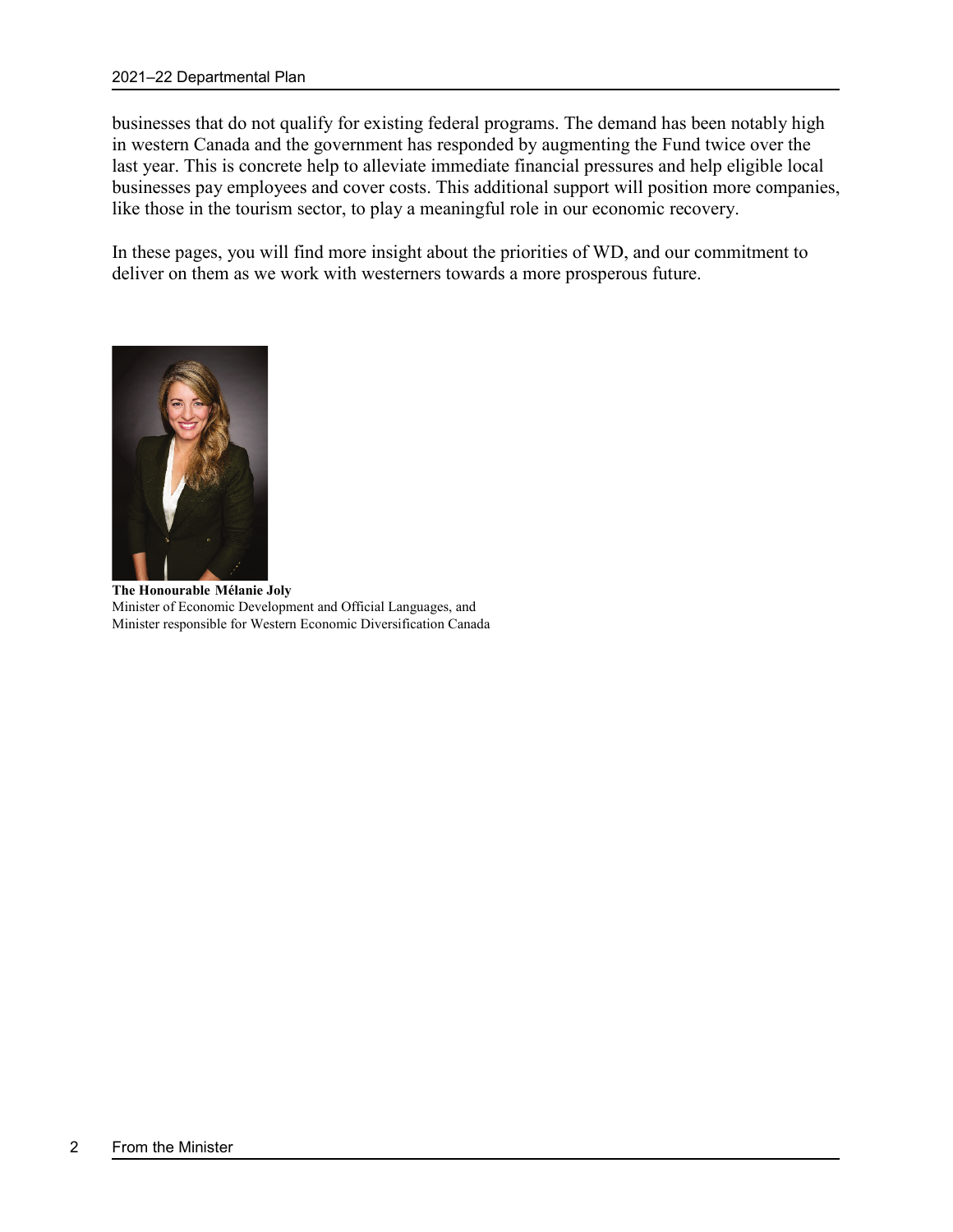## <span id="page-6-0"></span>From the Deputy Minister

Living through times of change is not new for western Canadians. History shows that westerners are resilient people. They have ridden the highs and lows of economic cycles for generations. In that spirit today, they face new challenges: shifting trade patterns and a rebalancing of global economic centres, social and climate changes, and an unprecedented global health crisis. It is in this complex environment that Western Economic Diversification Canada (WD) is working to improve the economic future for western Canadian families.

As the only Government of Canada department headquartered in the West – founded in 1987, WD understands how strategic investments and other supports meet the needs of companies and communities across Manitoba, Saskatchewan, Alberta, and British Columbia. This means WD professionals will use their highly attuned regional knowledge and strong on-the-ground relationships to help WD clients: small and medium-sized businesses and the organizations that support them, such as chambers of commerce, academic institutions, and provincial and local governments.

Details of WD's strategic plan for 2021-22 follow. It is about nurturing innovation and the new economy while expanding export opportunities and bolstering mainstay sectors like natural resources and food production. It is also about supporting small and medium-sized enterprises to overcome the devastating COVID-19 pandemic.

In the coming year WD will take on the government's challenge to rethink the way economic development is approached in the West. Creating separate regional development agencies to better meet the economic needs of people who live in the Prairie and Pacific regions is recognition of western Canada's increasingly diverse regional economies.

The road ahead is long. WD is well prepared to help westerners navigate it.



**Dylan Jones** Deputy Minister Western Economic Diversification Canada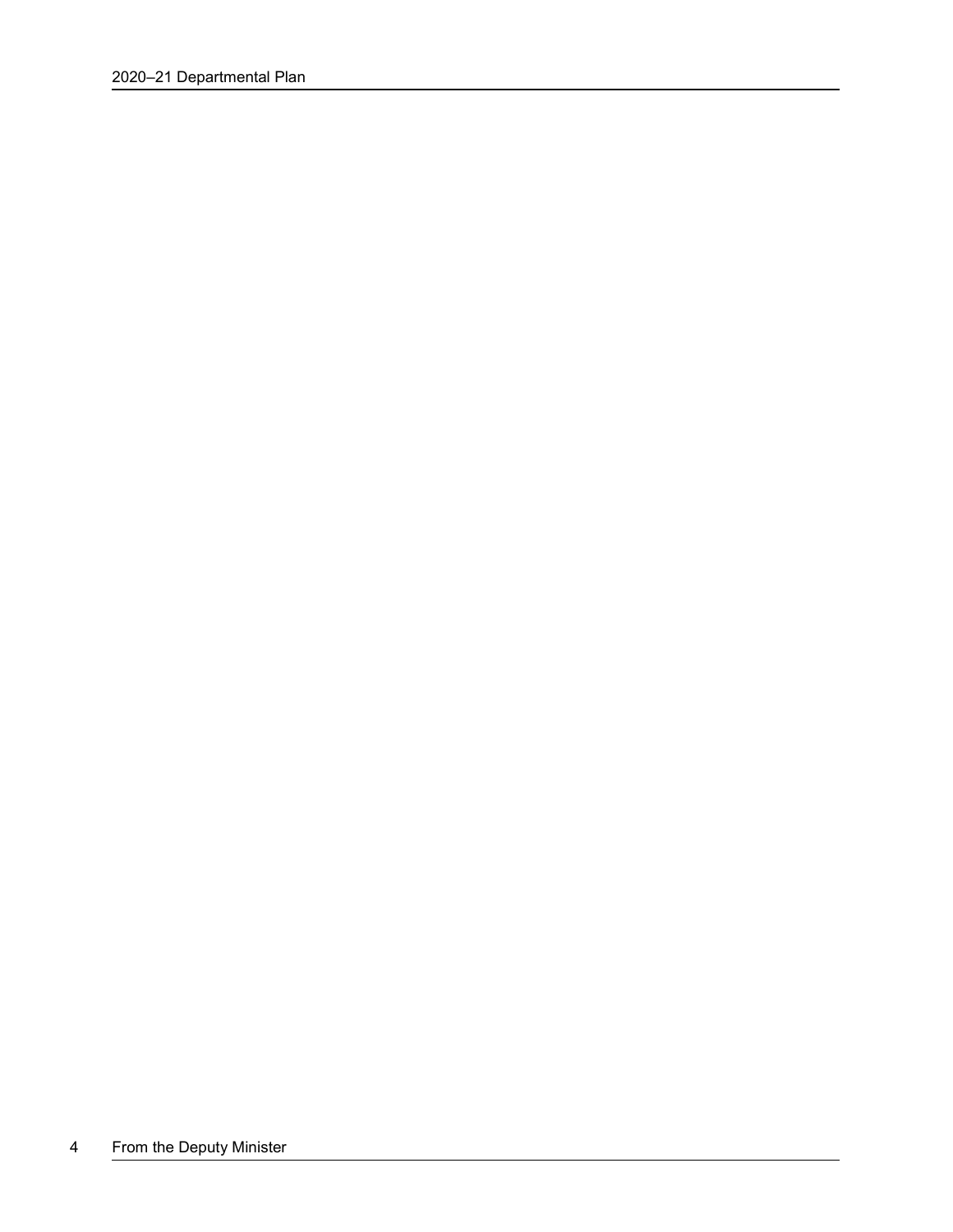### <span id="page-8-0"></span>Plans at a glance

#### **The Story of WD**

For 34 years, Western Economic Diversification Canada (WD), has helped to grow and diversify the western Canadian economy and advance its interests in Ottawa. WD makes strategic investments in a wide range of programs, policy and advocacy activities, and needed services across western Canada. Recently, WD has pivoted to support businesses and organizations affected by the COVID-19 pandemic. This important work is done by talented and dedicated WD employees and partners in Ottawa and throughout the West.

#### **Who we help**

We help businesses, communities, and not-for-profit groups across the West.

#### **Why we do it**

Government programs and services are created to help Canadians in need. Typically, these programs help clients and partners succeed and improve the economy. In difficult times, programs and services keep businesses, communities, and organizations going, bridging them to economic recovery. These activities focus on achieving results in job growth, diversification, and economic growth.

#### **How we do it**

WD makes investments using grants and contributions programs, provides business services through network partners, and undertakes policy development and coordination activities to assist clients and improve the western economy. To promote growth and diversification in the West, the department plays four key roles: investor, advisor, convenor, and delivery agent. These four roles are most successful when done in close proximity to local and regional clients and partners.

- **Investor -** using repayable and non-repayable contribution programs for businesses, communities, and organizations.
- **Advisor** providing place-based advice and economic expertise to assist clients and partners, and to advocate for regional interests in national policy discussions.
- **Convenor -** connecting key economic stakeholders, including governments, industry, post-secondary institutions, and underrepresented groups, with federal departments and other partners, to drive innovation and growth.
- **Delivery Agent** advancing Government of Canada and regional priorities by delivering programs in western Canada.

Details of [WD's programs](https://www.wd-deo.gc.ca/eng/16.asp)<sup>[ii](#page-32-2)</sup> such as the Regional Economic Growth through Innovation Program, the Western Diversification Program, and network partner funding for the Western Canada Business Service Network, are available below in the [Planned Results section](#page-10-0) and on the department's website.

#### **WD Success Stories and Impact**

The department has a history of success and results. Click on these links to read more about them.

- [WD News Releases](https://www.canada.ca/en/news/advanced-news-search/news-results.html)<sup>[iii](#page-32-3)</sup>
- [Western Canadian success stories and how WD helped](https://www.wd-deo.gc.ca/eng/19843.asp)<sup>1v</sup>
- [WD's Annual Departmental Results Report](https://www.wd-deo.gc.ca/eng/20104.asp)<sup>[v](#page-32-5)</sup>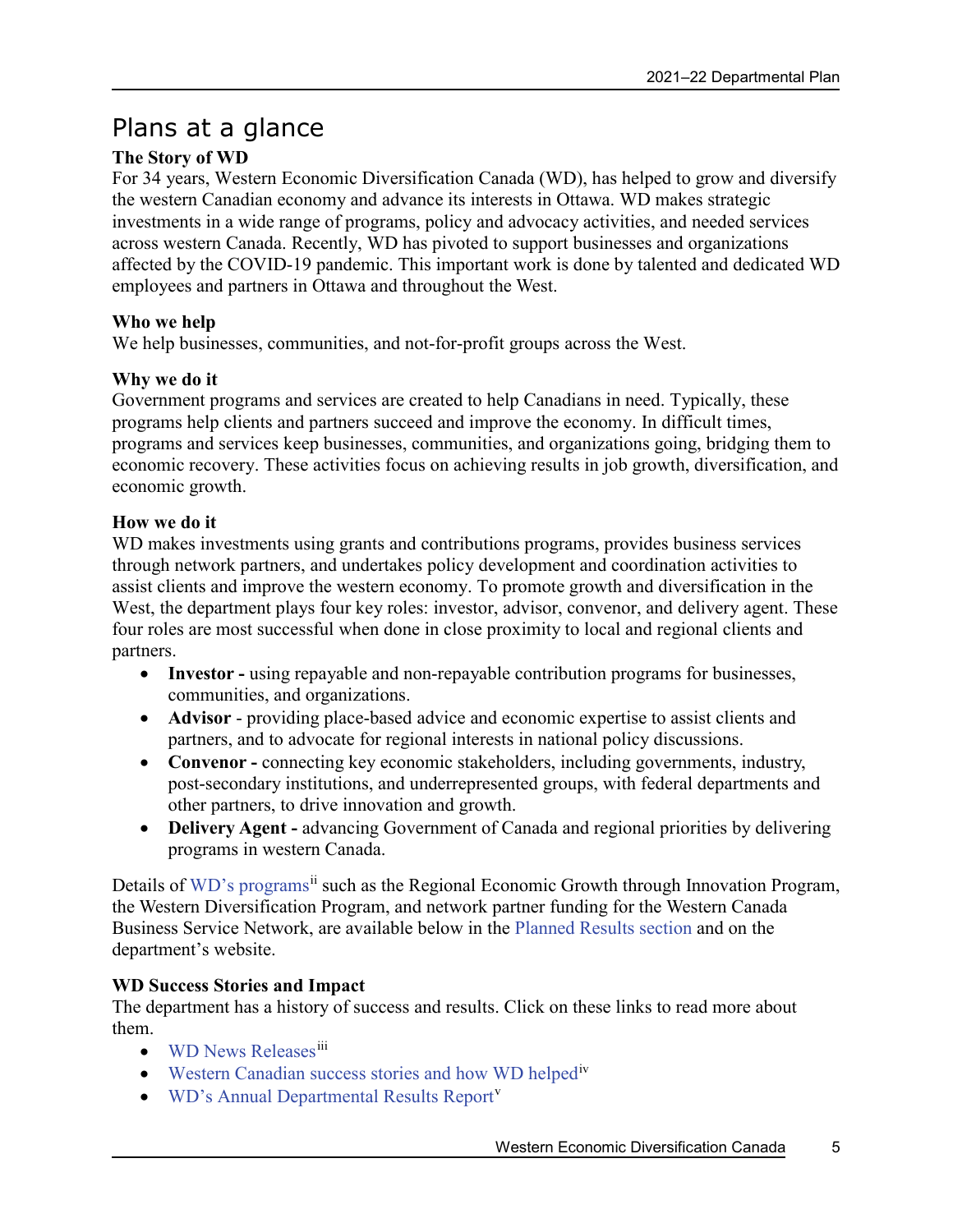#### **2021-22**

Over the next year, WD will work on new and evolving priorities and issues such as pandemic relief, recovery, and the new economy. The department will advance western economic interests in Ottawa, and implement national priorities such as COVID-19 pandemic relief, economic recovery, [diversity and inclusion,](https://www.canada.ca/en/government/publicservice/wellness-inclusion-diversity-public-service/diversity-inclusion-public-service.html) v<sup>i</sup> innovation, and the en[vi](#page-32-6)ronment. WD will support the government's proposal for a new approach to regional development in the West, which would create separate regional development agencies for British Columbia and the Prairies. In 2021-22, WD will also maintain its two existing priorities of inclusiveness and cluster growth:

- 1) **Inclusiveness -** Indigenous Peoples, women, youth, and other underrepresented groups have lower rates of employment and business ownership than other Canadians. WD has specific supports to help these groups increase economic participation, and improve economic and social outcomes, which in turn, will benefit all Canadians.
- 2) **Cluster growth -** Clusters are networks of regional partners (businesses, entrepreneurs, researchers, and others) that collaborate and share knowledge to create economic solutions, such as developing innovative technologies and processes, expanding production capacity, and competing in export markets. Clusters are building blocks for growing emerging industries, diversifying local economies, and transforming traditional sectors. The department supports key economic clusters of strength in western Canada such as: life sciences, clean technologies, value-added agriculture, and advanced manufacturing.

In addition to these priorities, WD will continue to advance economic initiatives as outlined in Grow West: [The Western Canada Growth Strategy](https://www.wd-deo.gc.ca/eng/19876.asp).<sup>[vii](#page-32-7)</sup>

The COVID 19 pandemic continues to evolve, as does its effects on the western Canadian economy. WD will be nimble in its response to help westerners with short-term recovery and improve their long-term economic outcomes.

For more information on the Western Economic Diversification Canada's plans, priorities and planned results, see the "Core responsibilities: planned results and resources, and key risks" section of this report.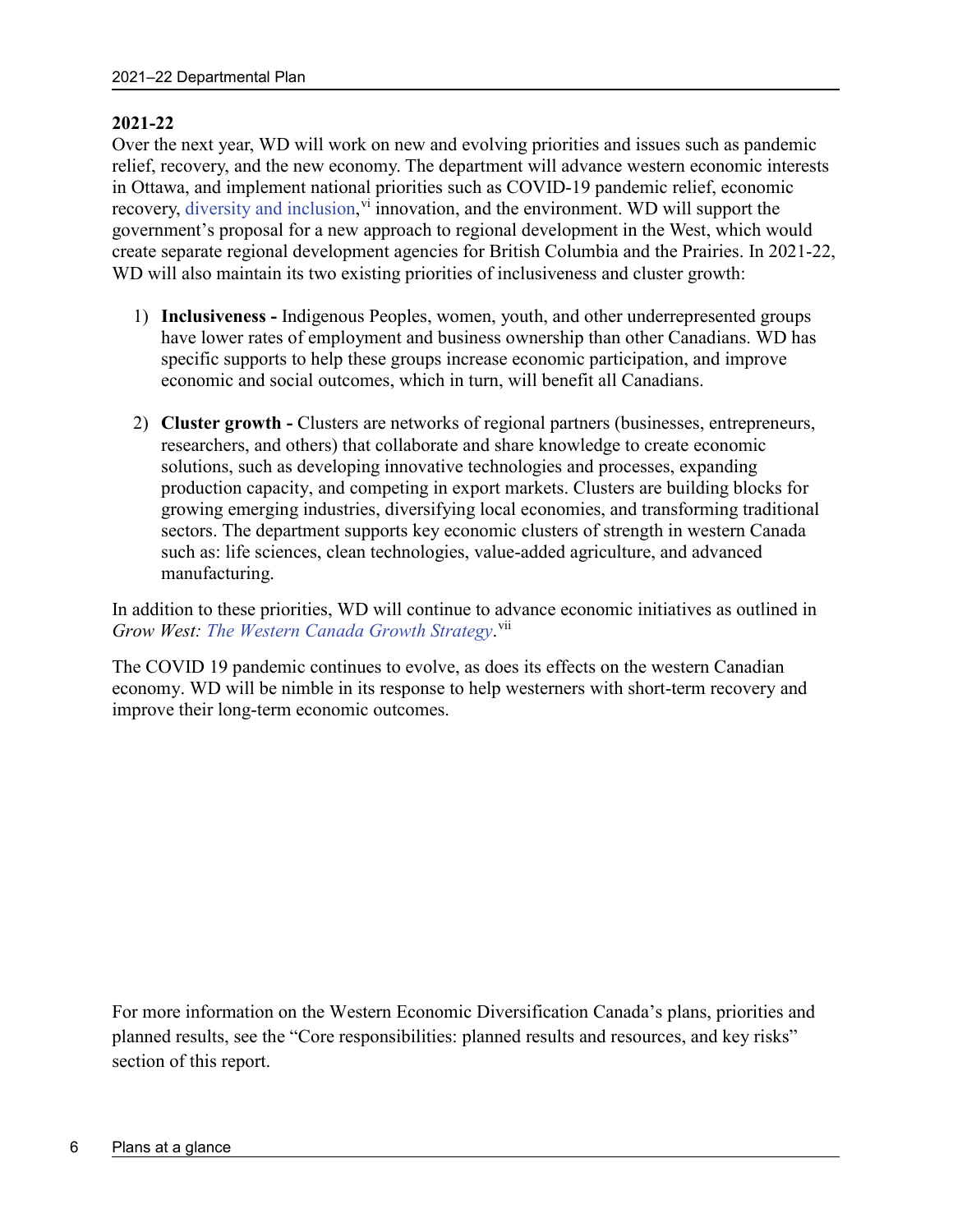## <span id="page-10-0"></span>Core responsibilities: planned results and resources, and key risks

This section contains detailed information on the department's planned results and resources for its core responsibility. It also contains information on key risks related to achieving those results.

### <span id="page-10-1"></span>Core Responsibility: Economic development in western Canada

#### **Description**

Western Economic Diversification Canada (WD) promotes growth and diversification in the western Canadian economy by enhancing innovation, improving business competitiveness, promoting the adoption of clean technologies and inclusive growth.

#### **Planning highlights**

The department's mandate is to grow and diversify the western Canadian economy and advance its interests in Ottawa. WD achieves this mandate by working with clients and partners across the West. Our clients are businesses, not-for-profit organizations, and communities:

- Businesses funding western Canadian businesses for recovery and innovation to help advance technology, scale-up, reach new markets, expand existing markets, and be more productive and competitive.
- Not-for-profit organizations making targeted investments in not-for-profit organizations to generate sustainable, inclusive growth and nurture regional innovation ecosystems.
- Communities supporting communities to leverage their capacity and strengths to sustain, grow, and diversify their economies.

Within these three client groups are organizations such as Indigenous groups, women-led businesses, academic institutions, industry organizations, municipalities, other governments, business accelerators, and incubators.

To assist our clients and achieve results for westerners, WD and its partners deliver numerous programs and services within our four roles of investor, advisor, convenor, and delivery agent. Some of these programs, services, activities and expected results are explained below.

### **New Programs**

#### **[Regional Relief and Recovery Fund \(RRRF\)](https://www.wd-deo.gc.ca/eng/20059.asp)**[viii](#page-32-8)

RRRF is a \$2 billion Canada-wide fund to help keep afloat businesses affected by the COVID-19 pandemic that are unable to access other federal pandemic support programs. The RRRF has funding categories for rural businesses, for women-owned or women-led businesses, and for all other small and medium-sized businesses. This Fund also includes a focus on tourism related businesses which have been hard hit by the pandemic. Other federal COVID-19 programs are part of [Canada's COVID-19 Economic Response Plan.](https://www.canada.ca/en/department-finance/economic-response-plan.html)<sup>[ix](#page-32-9)</sup>

#### **[Black Entrepreneurship Program \(BEP\)](https://www.ic.gc.ca/eic/site/150.nsf/eng/h_00000.html)**[x](#page-32-10)

The BEP is a partnership between the Government of Canada, Black-led business organizations, and financial institutions. With an expected investment of \$221 million over four years across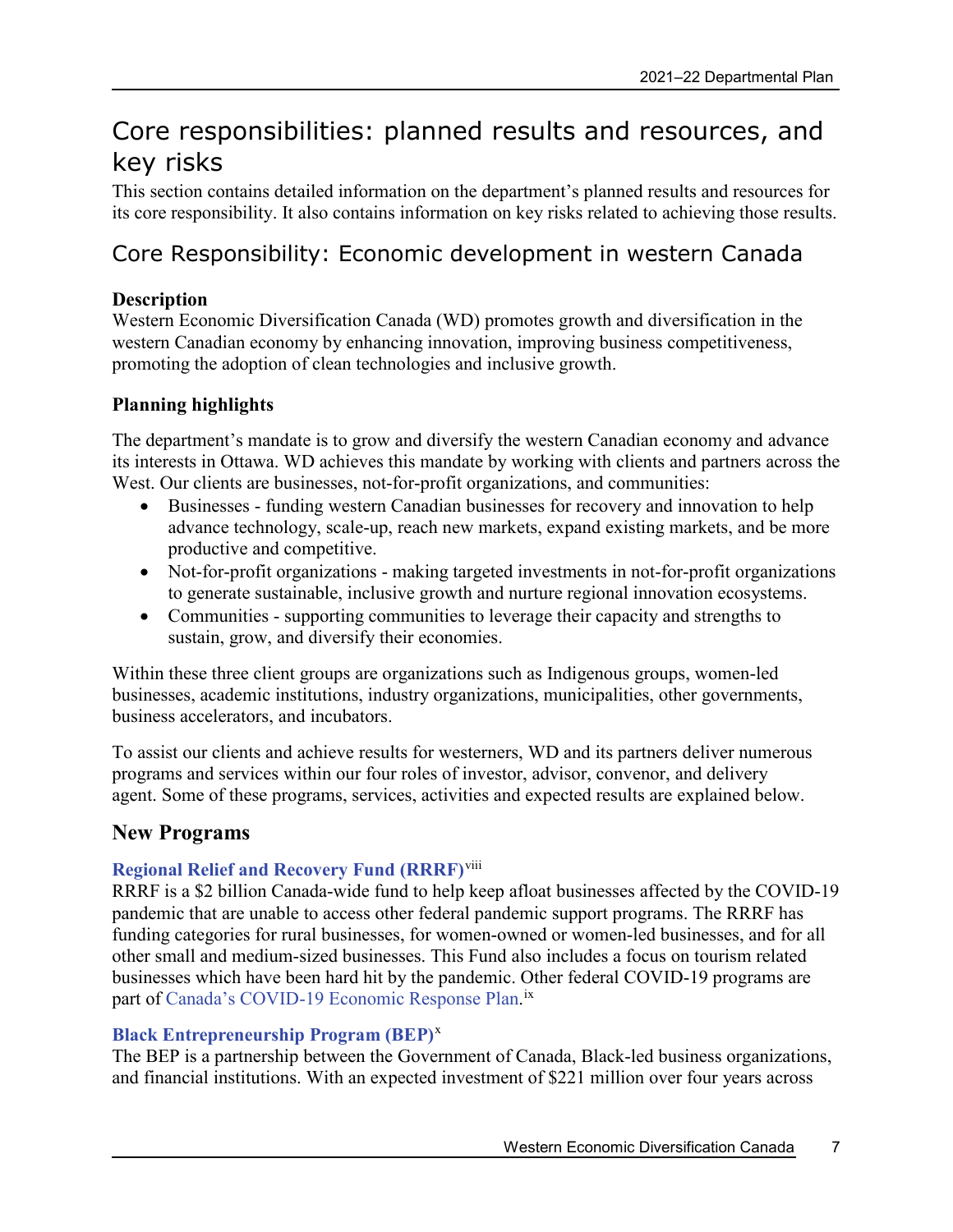Canada, it will help Black Canadian business owners and entrepreneurs grow their businesses and succeed now and into the future.

The three components of the BEP are:

- [National Ecosystem Fund](https://www.ic.gc.ca/eic/site/150.nsf/eng/00003.html)<sup>[xi](#page-32-11)</sup>
- Black Entrepreneurship Loan Fund
- [Black Entrepreneurs Knowledge Hub](https://www.ic.gc.ca/eic/site/150.nsf/eng/00004.html)<sup>[xii](#page-32-12)</sup>

WD is leading the delivery of the National Ecosystem Fund in the West.

#### **Regional Air Transportation Initiative**

Recognizing that regional air transport is a critical success factor to western Canada's economic development and economic well-being of its communities, the new Regional Air Transportation Initiative is part of an interdepartmental effort involving Regional Development Agencies (RDAs), Transport Canada (TC) and Innovation, Science, and Economic Development Canada (ISED) to mitigate the impacts of the COVID-19 pandemic on the air transportation sector. In the Fall Economic Statement 2020, the Government of Canada proposed to provide Western Economic Diversification with \$54.6 million in funding over two years (2020-21 and 2021-22). This funding will help maintain and enhance regional airports and local air carrier operations/services to ensure they remain operational and adapt to new realities.

#### **Existing WD Programs to grow western Canada's economy**

[WD's programs](https://www.wd-deo.gc.ca/eng/16.asp)<sup>[xiii](#page-32-13)</sup> offer grants, contributions, and loans to businesses, not-for-profit organizations, and communities. These funds help grow western Canada's economy and improve the quality of life for all western Canadians.

#### **Our Core Programs**

WD has the following core mechanisms for providing funding:

#### **[Regional Economic Growth through Innovation](https://www.wd-deo.gc.ca/eng/19774.asp)**[xiv](#page-32-14)

- **Regional Innovation Ecosystems**: creating environments that meet business needs for innovation and entrepreneurship.
- **Business Scale-up and Productivity**: promoting business growth through commercialization, productivity, and market expansion.

**Economic Development Initiative**: strengthening official language minority communities in the West.

**Community Economic Development and Diversification**: assisting organizations and communities in western Canada to fully participate in and benefit from economic opportunities and to recover from economic downturns or natural disasters.

**Western Canada Business Service Network (WCBSN)**: helping entrepreneurs start or expand small businesses and supporting community economic development. The Network focuses particularly on rural areas and underrepresented groups with lower economic participation rates. The [WCBSN](https://www.wd-deo.gc.ca/eng/19541.asp)<sup>[xv](#page-32-15)</sup> is a network of more than 100 points of service including:

- Community Futures (CF) organizations;
- Women's Enterprise Initiative (WEI) offices;
- Francophone Economic Development Organizations (FEDOs);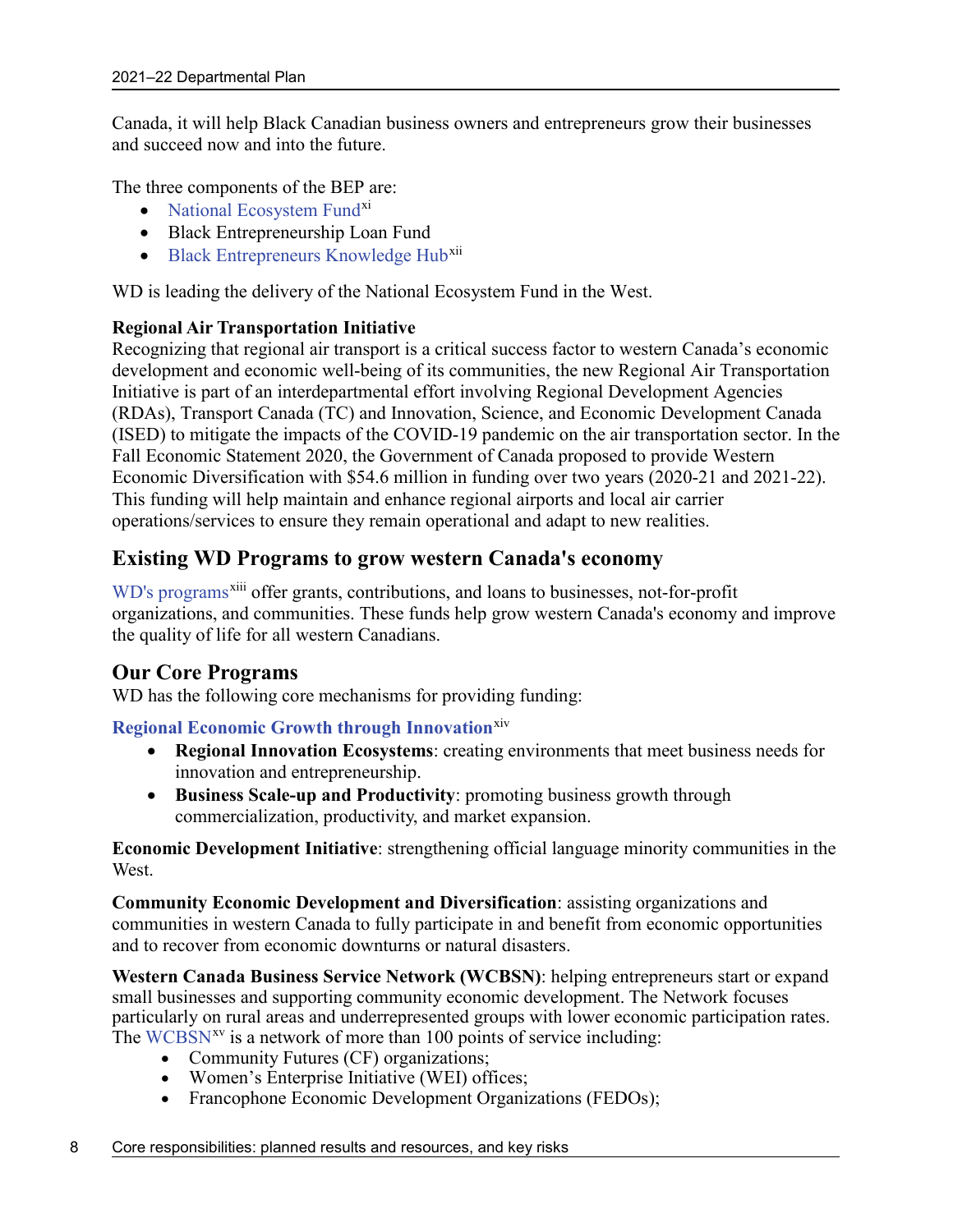- Indigenous Business Development Services (IBDS);
- [Canada Business Network](https://www.wd-deo.gc.ca/eng/253.asp) (CBN); and,
- Entrepreneurs with Disabilities Program (EDP).

The WCBSN provides business information and assistance, planning and implementation of community economic growth initiatives and loans to small and medium-sized enterprises.

#### **Time-Limited Program Delivery (Short-term and One-time)**

WD delivers short-term funding that is regionally-tailored to advance national objectives, and responds to regional economic dynamics. Some current initiatives include:

- [Women Entrepreneurship Strategy](https://www.ic.gc.ca/eic/site/107.nsf/eng/home)<sup>[xvi](#page-32-16)</sup>
- Canada Coal Transition Initiative
- [Regional Relief and Recovery Fund \(RRRF\)](https://www.wd-deo.gc.ca/eng/20059.asp)<sup>[xvii](#page-32-17)</sup>
- [Black Entrepreneurship Program \(BEP\)](https://www.ic.gc.ca/eic/site/150.nsf/eng/h_00000.html)<sup>xviii</sup>
- [Arctic Gateway Trade Corridor Initiative](https://www.wd-deo.gc.ca/eng/19811.asp)<sup>[xix](#page-32-19)</sup> in the Port of Churchill, Manitoba region. The department continues to assist in this important initiative.
- WD also delivers one-time funding for special, temporary initiatives for groups facing economic challenges or natural disasters.

#### **Other Initiatives or Topics**

As part of the department's advocacy and coordination activities, WD connects directly with regional businesses and other stakeholders to understand and help address their economic situations. WD also responds to regional economic dynamics and connects leaders and partners to co-create strategies that address the unique economic challenges faced by each province. As part of this work, WD supports the development of companies from early formation to late-stage scaling and growth through funding, analysis, and partnerships with others in the innovation ecosystem.

#### *Grow West: [The Western Canada Growth Strategy](https://www.wd-deo.gc.ca/eng/19876.asp)*[xx](#page-32-20)

After extensive engagement and development, WD launched *Grow West* in June 2019, based on four inter-related pillars:

- 1) **Diversification** Building a broader western economy.
- 2) **Trade** Help westerners by improving export access and grow local, regional, and global markets.
- 3) **Skills** Developing talent for the new economy.
- 4) **Communities** Building community resilience and livability.

Nine federal departments are partners in *Grow West* and also lead or co-lead pillars. WD coordinates the overall strategy and co-leads the diversification pillar.

WD and the federal departments leading pillars will work closely with partners such as industry, provincial and municipal representatives, Indigenous organizations, academia, and western thought leaders. With these partners, WD will seek to tailor existing federal programs and services, influence the direction of initiatives currently under development, and co-create new solutions to best meet the needs of western Canadians.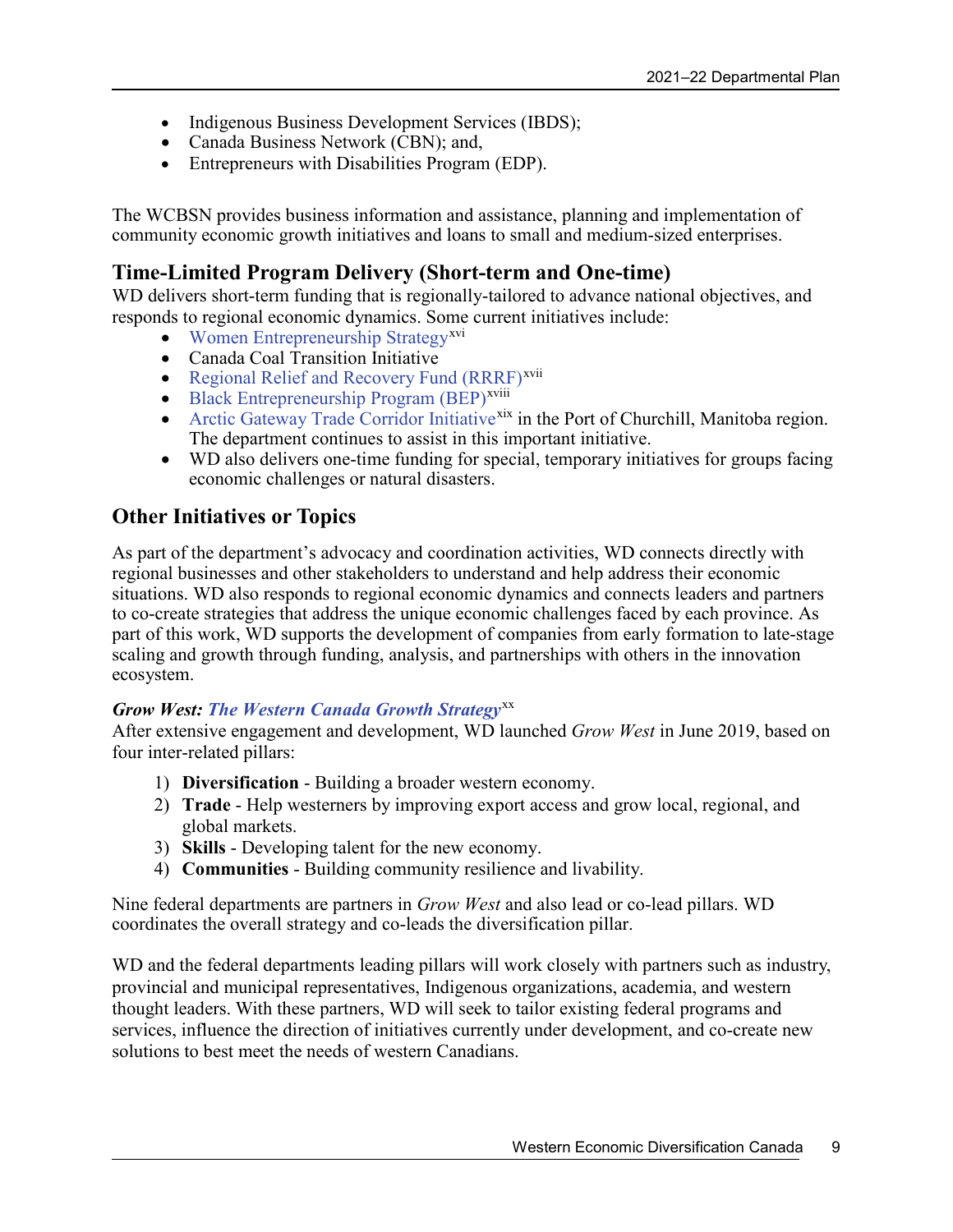#### **Risk**

The economic environment caused by the COVID-19 pandemic and impacts on the energy industry from low oil prices, will make it very difficult for WD, communities, businesses, and partners to achieve economic success. This pandemic, and its effects on the economy, and public and private sector finances, are unprecedented. Faced with an energized online economy, border closures, limited tourism, lack of diversification, and new technological advancements, western Canadian firms must adapt to increase participation in the new economy.

To mitigate this risk, WD must also be flexible and responsive in its work. The department will:

- Increase innovation and diversification in western Canada. WD will do this by investing more in digital technology, innovation, life sciences, and clean technology.
- Assist clients and partners in need by being creative with our solutions and using new program and service delivery methods when possible. The department will also continue to improve response times for client's applications and requests.
- Continue to conduct data research and analysis to forecast economic conditions, assess demand for western products, inform the assessment of project proposals, and provide advice and solutions for clients and the West.
- Use new programs and initiatives such as *Grow West: The Western Canada Growth Strategy,* to create solutions to western problems and build long-term economic growth. With collaboration and feedback from westerners, WD will continue to improve its delivery, service, and assistance.

#### **Gender-based Analysis Plus (GBA+)**

An important goal of the Government of Canada and WD is the advancement of gender diversity and inclusion. WD will always take an inclusive approach to program delivery to support the economic development of western Canada, as well as its diverse population.

The GBA+ Champion, departmental committee, and subject matter focal points keep up to date on GBA+ developments and integrate GBA+ into the policy cycle. Functional specialists from across WD have access to an online toolkit on how to integrate GBA+ into their work and into decision-making processes for programs, policy, and initiatives. With this in mind, WD reviews and develops all projects with consideration of the impacts on women, youth, and Indigenous populations.

#### **United Nations' 2030 Agenda for Sustainable Development and the UN Sustainable Development Goals (SDGs)**

WD continues to support Canada's efforts to address the UN 2030 Agenda and the Sustainable Development Goals (SDGs). The department's programs and services contribute towards:

- SDG Goal 8 promote sustained, inclusive and sustainable economic growth, full and productive employment and decent work for all.
- SDG Goal 9 build resilient infrastructure, promote inclusive and sustainable industrialization and foster innovation.

#### **United Nations Declaration on the Rights of Indigenous Peoples in Canada**

WD's inclusiveness priority works well with the Government of Canada's commitment to upholding the [United Nations Declaration on the Rights of Indigenous Peoples](https://www.justice.gc.ca/eng/declaration/index.html)<sup>[xxi](#page-32-21)</sup> (UNDRIP). The Government of Canada endorsed the United Nations Declaration without qualification and committed to its full and effective implementation. In 2020, the government introduced legislation to implement the Declaration which will provide a framework for government to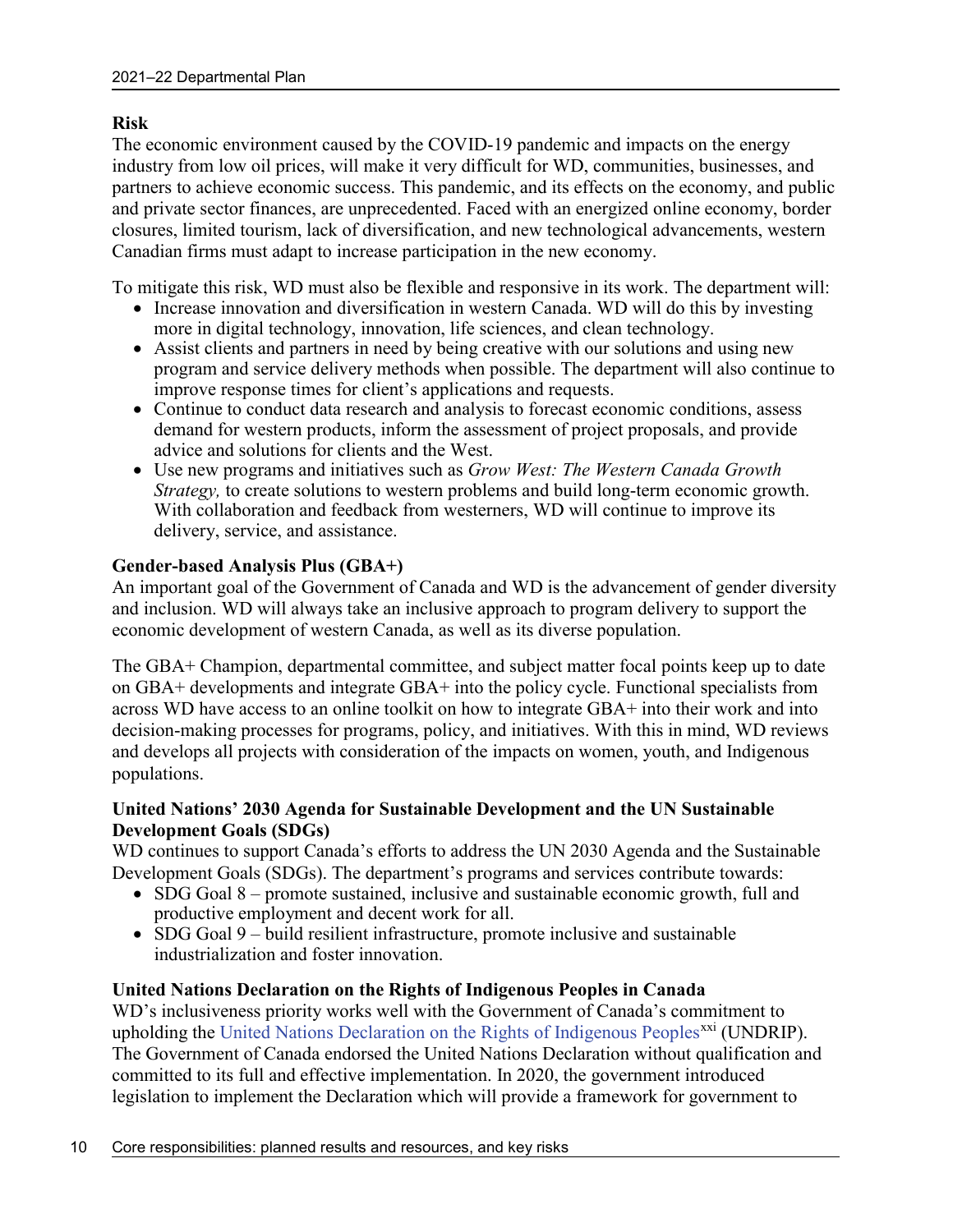work with Indigenous peoples to respect, recognize and protect their human rights and to address the wrongs of the past.

WD continues to support the inclusion of Indigenous peoples in the western Canadian economy. The department coordinates this work through the Indigenous Economic Growth Working Group (IEG working group), made up of policy and programs staff from each region. The IEG working group has developed a strategy to target WD's work in the area, including a plan to conduct baseline research on Indigenous economic participation in western Canada.

While our inclusiveness priority is specifically aimed at external clients and partners, we also strive for diversity and inclusion within the department. WD will develop a departmental strategy that supports a diverse workforce and an inclusive workplace. The department will also take targeted, meaningful actions and consultations that focus on making positive change for employees.

#### **A Culture of Innovation and Experimentation at WD**

WD has a very creative and innovative workplace. Innovation and experimentation is a constant and employees are always encouraged to explore new ways to address challenges in helping our clients and improving internal business processes. Experimentation and innovation at WD includes:

- Hiring independent evaluators to conduct a first-ever longitudinal study to gather and analyze longer-term economic performance data for WD assisted recipients (both for-profit and non-profit organizations).
- After identifying knowledge gaps in the national picture of women and youth entrepreneurs, WD provided funding to the Centre for Innovation Studies (THECIS) to conduct Global Entrepreneurship Monitor (GEM) studies across the West. These GEM studies collect region-specific data on women and youth. WD's investment has already sparked new research and partnerships across Canada. This work will improve thinking within the entrepreneurship ecosystem and lead to better supports for our women and youth entrepreneurs.
- Developing creative ideas and processes to improve how the department serves Canadians through the Employee Innovation Fund. Ideas supported through the fund will:
	- o improve and streamline application processes to be more accessible, efficient and inclusive;
	- o facilitate better client service;
	- o create new ways to promote and share WD's services; and,
	- o improve the sharing of WD's results and success stories with Canadians.
- Continuing work on *Grow West: [The Western Canada Growth Strategy](https://www.wd-deo.gc.ca/eng/19876.asp)*,<sup>[xxii](#page-32-22)</sup> which is an innovative new initiative developed by WD and co-led with nine other federal departments. The collaboration and feedback from westerners and partners resulting from *Grow West* will help WD improve its program delivery and service.
- Continuous improvement of grants and contributions program delivery.
- Increasing our capacity and partnerships for research and data analytics to support evidence-based decision-making.
- Developing a data analytics strategy that will improve high-quality live data and business intelligence activities using applications such as Microsoft Power BI.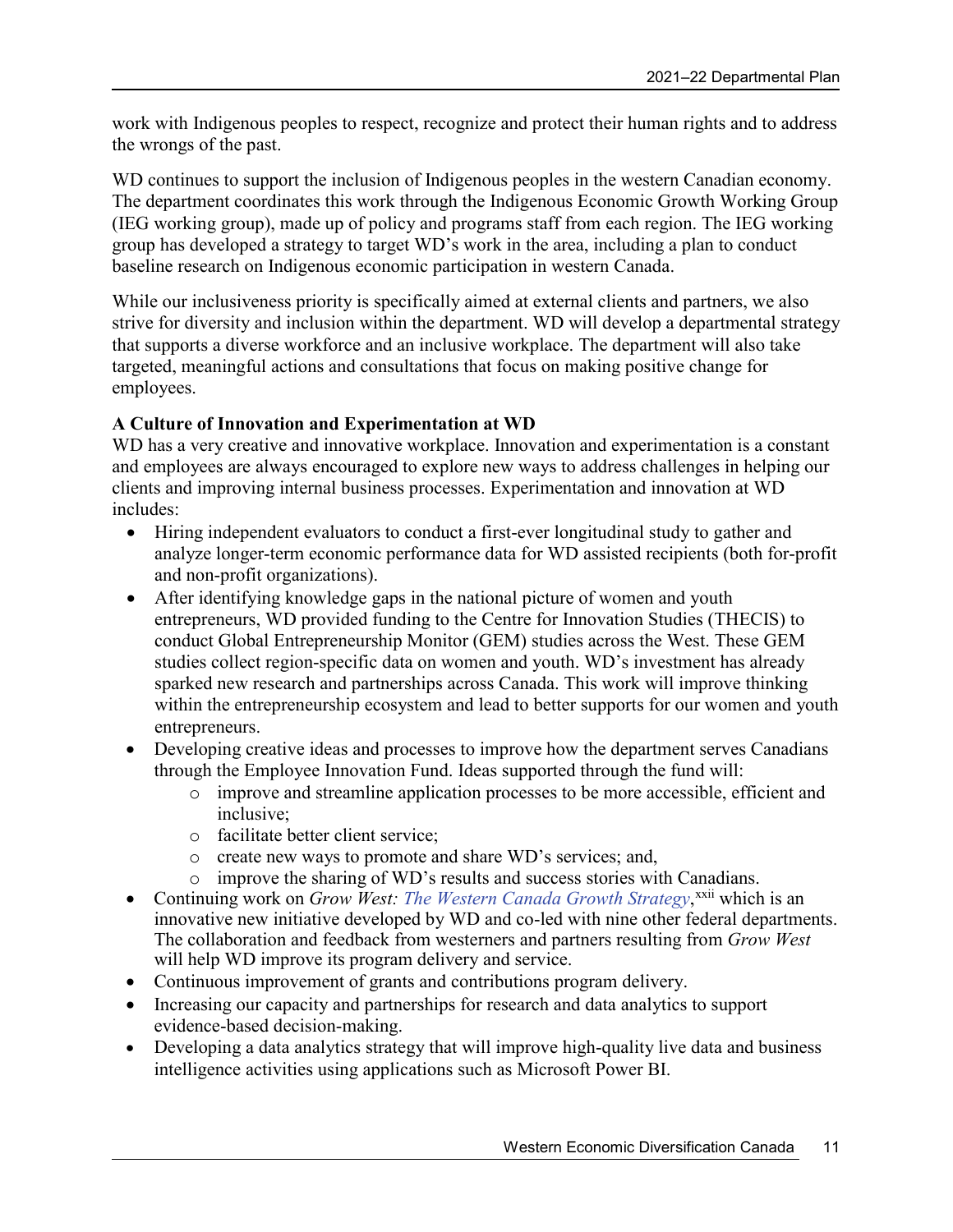- Shifting to a remote-working model in response to the pandemic, mobilizing expertise to provide internal and external clients with digital access to WD services.
- Collaborating with post-secondary students and institutions on economic development and alternative policy approaches provides learning opportunities for students and invaluable new perspectives for WD.

#### **Long-term Approach for Results**

WD takes a patient, long-term approach to economic development. Many investments are multiyear in duration and require several years to realize results and economic outcomes. Consequently, there is often more information available at the activities and outputs level than on outcomes and impacts. Also, for some of our indicators, analyzing historical data over a year-byyear basis may not be an accurate way to forecast or compare results. WD is addressing this in part by conducting a longitudinal study to understand the longer-term impacts of its investments in both the for-profit and not-for-profit sectors.

| <b>Departmental</b><br>result                                       | <b>Departmental</b><br>result indicator                                                                                                                                      | <b>Target</b>                                                                                                                            | <b>Date to</b><br>achieve<br>target | $2017 - 18$<br>actual<br>result                                                                                                          | $2018 - 19$<br>actual<br>result                                                                                                          | 2019-20<br>actual<br><b>result</b>                                                                                                          |
|---------------------------------------------------------------------|------------------------------------------------------------------------------------------------------------------------------------------------------------------------------|------------------------------------------------------------------------------------------------------------------------------------------|-------------------------------------|------------------------------------------------------------------------------------------------------------------------------------------|------------------------------------------------------------------------------------------------------------------------------------------|---------------------------------------------------------------------------------------------------------------------------------------------|
| Businesses are<br>innovative and<br>growing in<br>western Canada    | Value of exports of<br>goods from<br>western Canada<br>(3)                                                                                                                   | \$181.8B                                                                                                                                 | March 31,<br>2022                   | \$181.8B                                                                                                                                 | \$207.8B                                                                                                                                 | \$209.5B                                                                                                                                    |
|                                                                     | Revenue growth<br>rate of firms<br>supported by WD<br>programs                                                                                                               | 7%                                                                                                                                       | March 31,<br>2022                   | 4.1%                                                                                                                                     | 12.3%                                                                                                                                    | 6.4%                                                                                                                                        |
|                                                                     | Value of exports of<br>clean technologies<br>from western<br>Canada (\$)                                                                                                     | \$3.3B                                                                                                                                   | March 31,<br>2022                   | <b>Not</b><br>$a$ vailable <sup>1</sup>                                                                                                  | <b>Not</b><br>$a$ vailable $1$                                                                                                           | \$3.5B                                                                                                                                      |
|                                                                     | Number of high-<br>growth firms in<br>western Canada                                                                                                                         | 3,779                                                                                                                                    | March 31,<br>2022                   | 3,680                                                                                                                                    | 3,440                                                                                                                                    | 3,780                                                                                                                                       |
| Communities are<br>economically<br>diversified in<br>western Canada | Percentage of<br>SMEs that are<br>majority-owned by<br>women,<br>Indigenous people,<br>youth, visible<br>minorities and<br>persons with<br>disabilities in<br>western Canada | Women:<br>15.3%<br>Indigenous:<br>2.2%<br>Youth:<br>16.0%<br>Visible<br>minorities:<br>15.4%<br>Persons<br>with<br>disabilities:<br>0.4% | March 31,<br>2022                   | Women:<br>14.3%<br>Indigenous:<br>1.4%<br>Youth:<br>16.8%<br>Visible<br>minorities:<br>10.6%<br>Persons<br>with<br>disabilities:<br>0.4% | Women:<br>15.1%<br>Indigenous:<br>2.2%<br>Youth:<br>15.7%<br>Visible<br>minorities:<br>15.1%<br>Persons<br>with<br>disabilities:<br>0.4% | Women:<br>15.1%<br>Indigenous:<br>$2.2\%$<br>Youth:<br>15.7%<br>Visible<br>minorities:<br>15.1%<br>Persons<br>with<br>disabilities:<br>0.4% |

#### Planned results for economic development in western Canada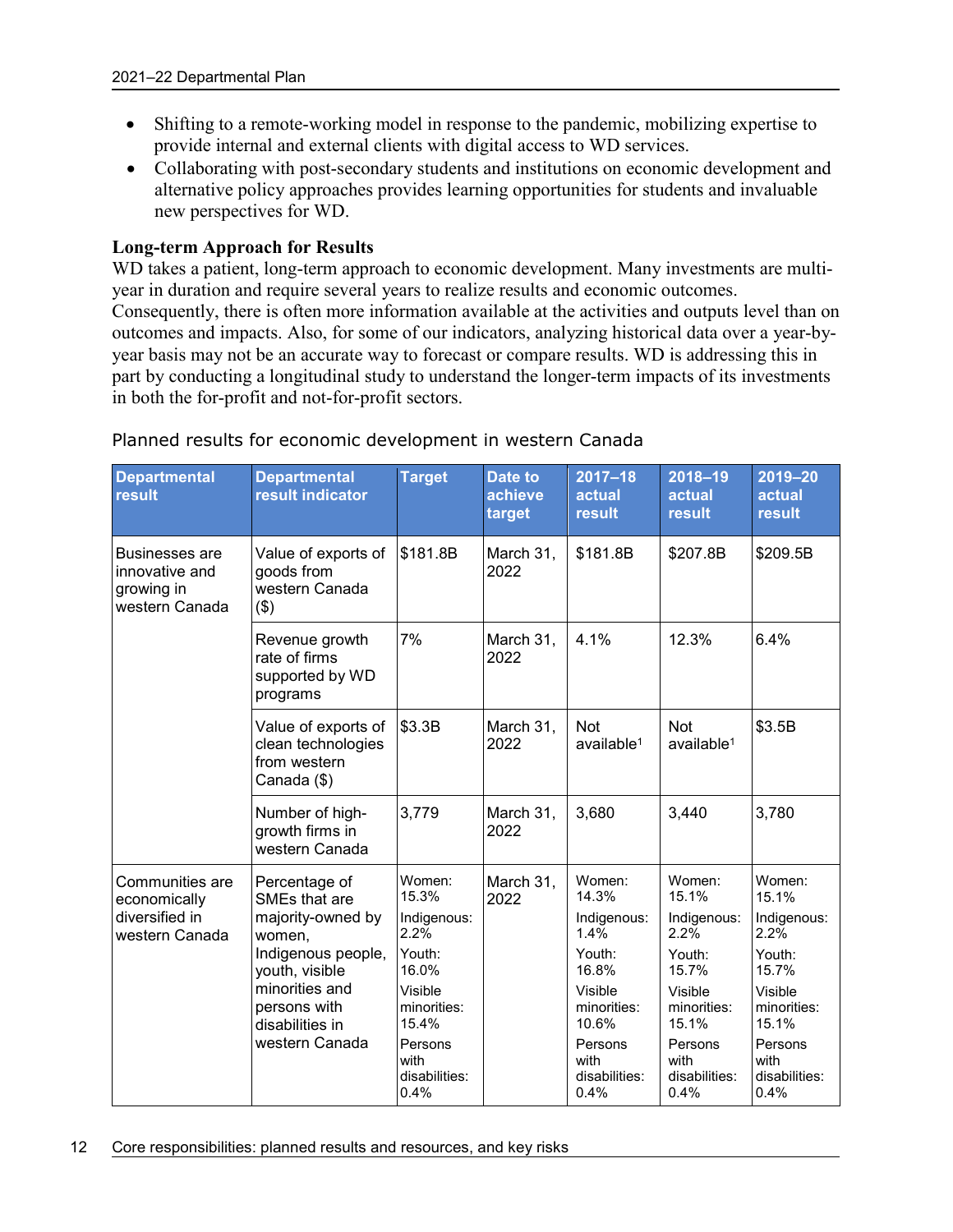|                                                                                                                                  | Amount leveraged<br>per dollar by WD in<br>community<br>projects                                                         | 1.0     | March 31,<br>2022 | 1.3                                  | 1.1     | 1.1     |
|----------------------------------------------------------------------------------------------------------------------------------|--------------------------------------------------------------------------------------------------------------------------|---------|-------------------|--------------------------------------|---------|---------|
| <b>Businesses invest</b><br>in the<br>development and<br>commercialization<br>of innovative<br>technologies in<br>western Canada | Value of business<br>expenditures in<br>research and<br>development by<br>firms receiving WD<br>program funding<br>(3)   | \$14.2M | March 31,<br>2022 | <b>Not</b><br>available <sup>2</sup> | \$21.3M | \$15.8M |
|                                                                                                                                  | Percentage of<br>professional jobs<br>(including science<br>and technology) in<br>western Canada                         | 32.8%   | March 31,<br>2022 | 32.4%                                | 32.8%   | 35.1%   |
|                                                                                                                                  | Percentage of<br>companies<br>engaged in<br>collaborations with<br>higher education<br>institutions in<br>western Canada | 8.8%    | March 31,<br>2022 | <b>Not</b><br>$a$ vailable $1$       | 8.8%    | 8.8%    |

<sup>1</sup> Actual results data were not available for this year.

<sup>2</sup> Actual results were not available for 2017–18 because this was a new indicator starting in 2018–19.

Financial, human resources and performance information for the Western Economic Diversification Canada's program inventory is available in the [GC InfoBase.](https://www.tbs-sct.gc.ca/ems-sgd/edb-bdd/index-eng.html#start)<sup>xxiii</sup>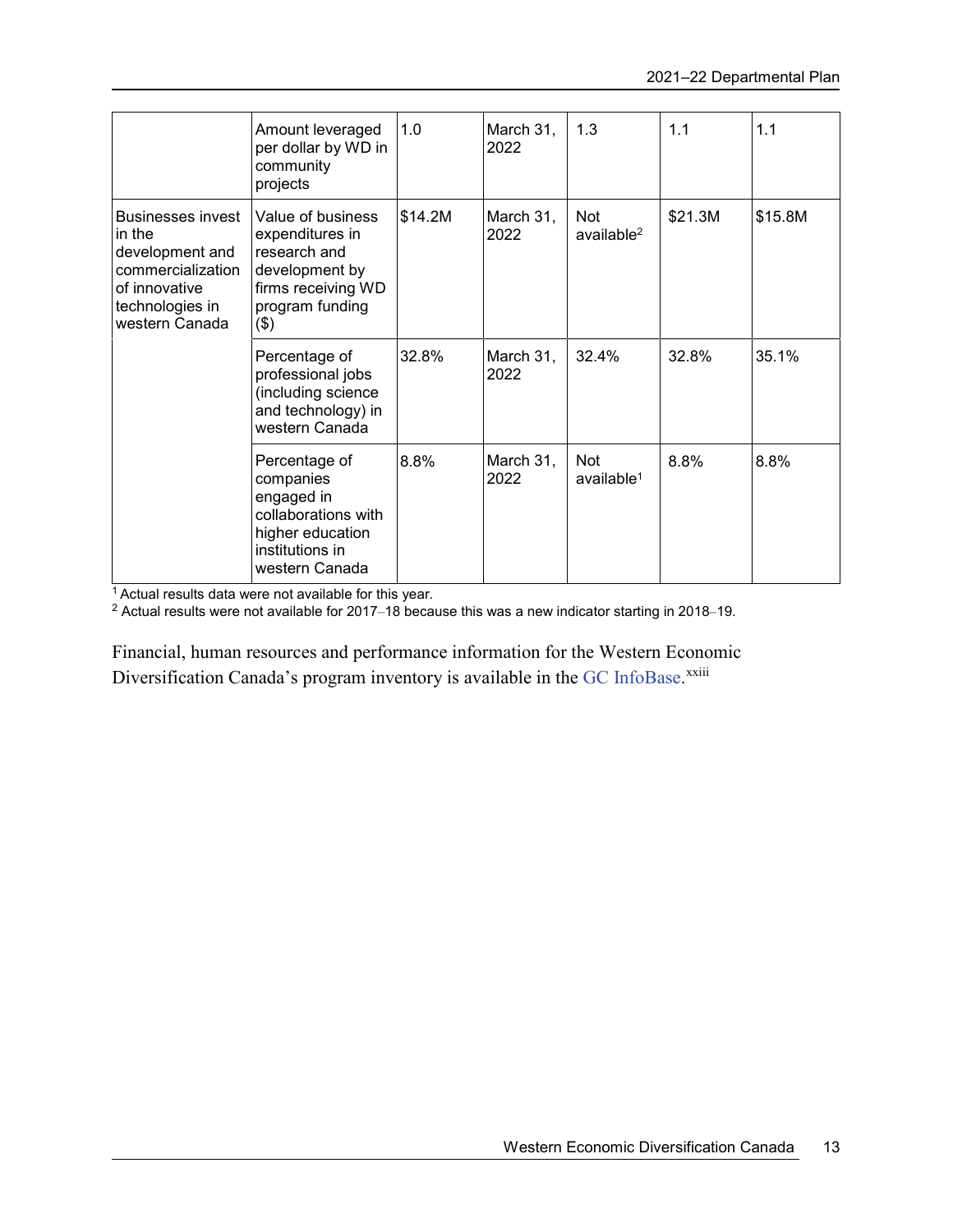| 2021-22 budgetary<br>spending (as indicated<br>in Main Estimates) | $ 2021 - 22 $<br>planned spending | $2022 - 23$<br>planned spending | $2023 - 24$<br>planned spending |
|-------------------------------------------------------------------|-----------------------------------|---------------------------------|---------------------------------|
| 330.416.372                                                       | 330,416,372                       | 200,397,240                     | 165,310,164                     |

Planned budgetary financial resources for economic development in western Canada

Financial, human resources and performance information for Western Economic Diversification Canada's program inventory is available in the [GC InfoBase.](https://www.tbs-sct.gc.ca/ems-sgd/edb-bdd/index-eng.html#start)<sup>[xxiv](#page-32-23)</sup>

Planned human resources for economic development in western Canada

| $2021 - 22$                   | $2022 - 23$                   | $2023 - 24$                   |
|-------------------------------|-------------------------------|-------------------------------|
| planned full-time equivalents | planned full-time equivalents | planned full-time equivalents |
| 262                           | 219                           | 216                           |

Financial, human resources and performance information for Western Economic Diversification Canada's program inventory is available in the [GC InfoBase.](https://www.tbs-sct.gc.ca/ems-sgd/edb-bdd/index-eng.html#start)[xxv](#page-32-24)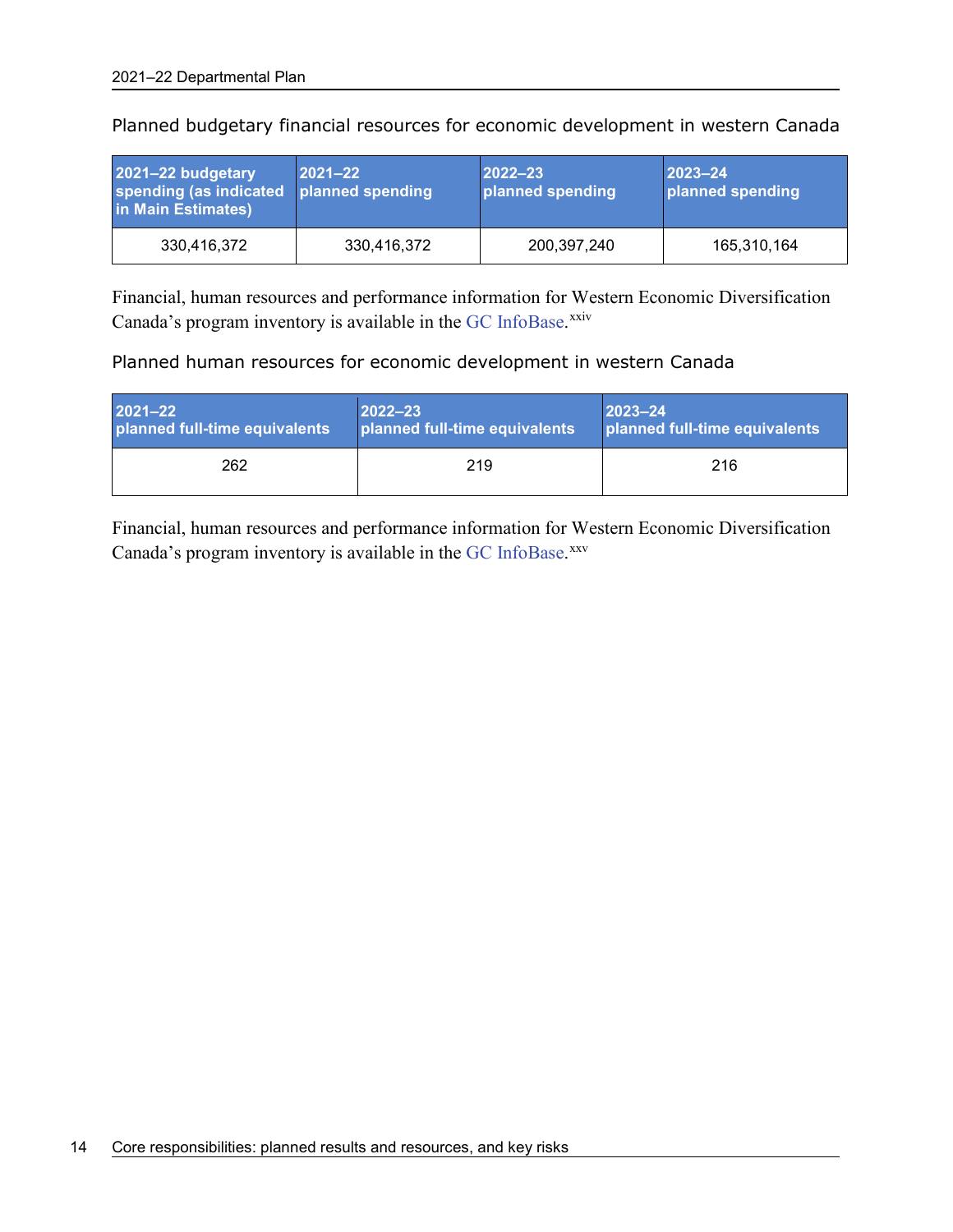## <span id="page-18-0"></span>Internal Services: planned results

#### **Description**

Internal Services are those groups of related activities and resources that the federal government considers to be services in support of Programs and/or required to meet corporate obligations of an organization. Internal Services refers to the activities and resources of the 10 distinct services that support Program delivery in the organization, regardless of the Internal Services delivery model in a department. These services are:

- Management and Oversight Services
- Communications Services
- ▶ Legal Services
- Human Resources Management Services
- Financial Management Services
- **Information Management Services**
- **Information Technology Services**
- ▶ Real Property Management Services
- Materiel Management Services
- ▶ Acquisition Management Services

#### Planned budgetary financial resources for Internal Services

| 2021-22 budgetary<br>spending (as indicated<br>in Main Estimates) | $ 2021 - 22 $<br>planned spending | $ 2022 - 23 $<br>planned spending | $ 2023 - 24 $<br>planned spending |
|-------------------------------------------------------------------|-----------------------------------|-----------------------------------|-----------------------------------|
| 13,369,956                                                        | 13,369,956                        | 11,976,317                        | 11.494.090                        |

#### Planned human resources for Internal Services

| 2021-22                       | $2022 - 23$                   | $ 2023 - 24 $                 |
|-------------------------------|-------------------------------|-------------------------------|
| planned full-time equivalents | planned full-time equivalents | planned full-time equivalents |
| 92                            | 83                            | 81                            |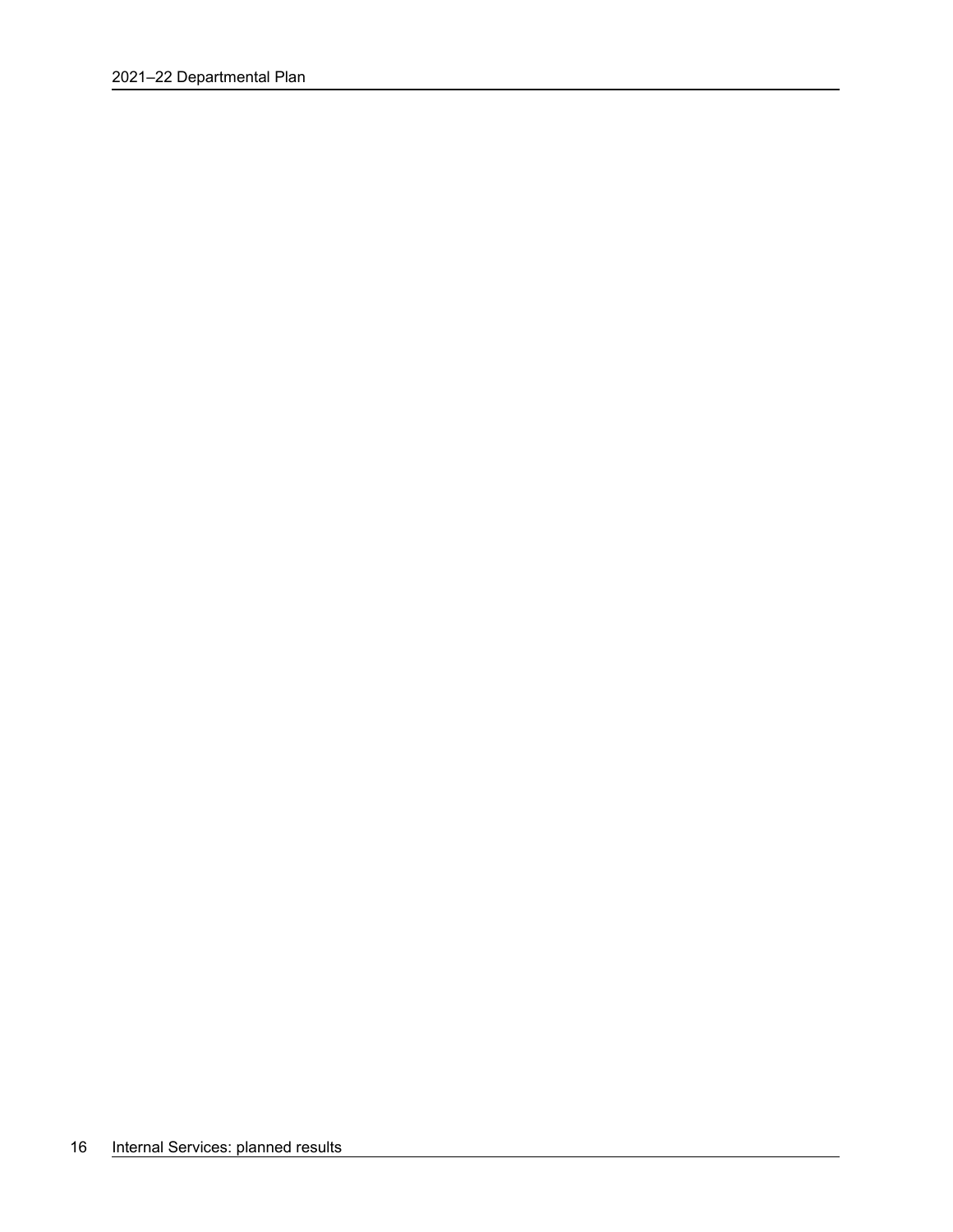## <span id="page-20-0"></span>Spending and human resources

This section provides an overview of the department's planned spending and human resources for the next three consecutive fiscal years, and compares planned spending for the upcoming year with the current and previous years' actual spending.

### <span id="page-20-1"></span>Planned spending

Departmental spending 2018–19 to 2023–24

The following graph presents planned (voted and statutory) spending over time.



The overall decrease in voted and statutory spending from 2020–21 to 2021–22 mostly relates to the conclusion of the Regional Relief and Recovery Fund as part of the Government of Canada's COVID-19 Economic Response Plan.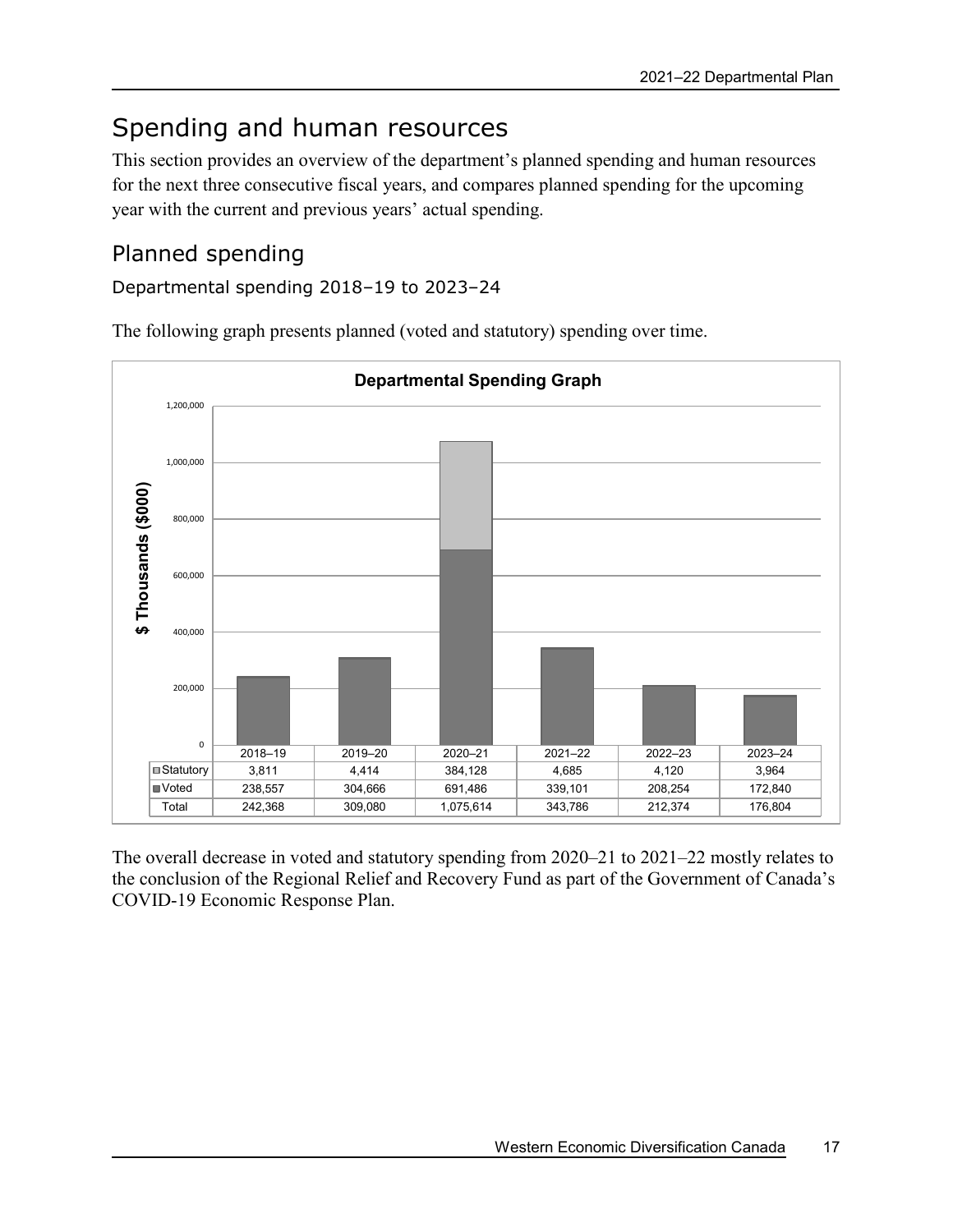Budgetary planning summary for core responsibilities and Internal Services (dollars)

The following table shows actual, forecast and planned spending for Western Economic Diversification Canada's core responsibility and to Internal Services for the years relevant to the current planning year.

| Core<br>responsibilities<br>and Internal<br><b>Services</b> | 2018-19<br>expenditures | 2019-20<br>expenditures | 2020-21<br>forecast<br>spending | $2021 - 22$<br>budgetary<br>spending (as<br>indicated in<br><b>Main</b><br><b>Estimates)</b> | $ 2021 - 22 $<br>planned<br>spending | $2022 - 23$<br>planned<br>spending | 2023-24<br>planned<br>spending |
|-------------------------------------------------------------|-------------------------|-------------------------|---------------------------------|----------------------------------------------------------------------------------------------|--------------------------------------|------------------------------------|--------------------------------|
| Economic<br>development in<br>western<br>Canada             | 228,742,960             | 295,440,866             | 1,059,586,712                   | 330,416,372                                                                                  | 330,416,372                          | 200,397,240                        | 165,310,164                    |
| Internal<br><b>Services</b>                                 | 13,624,581              | 13,639,563              | 16,026,829                      | 13,369,956                                                                                   | 13.369.956                           | 11,976,317                         | 11,494,090                     |
| <b>Total</b>                                                | 242,367,541             | 309,080,429             | 1,075,613,541                   | 343,786,328                                                                                  | 343,786,328                          | 212,373,557                        | 176,804,254                    |

WD's planned spending in 2021–22 is \$343.8 million, compared to the 2020–21 forecast spending of \$1,075.6 million. This represents a net decrease in spending of (\$731.8) million, which includes a net decrease in contributions and other transfer payments of (\$722.1) million and a decrease in operating costs of (\$9.7) million. Factors contributing to the net decrease in spending in 2021–22 include:

- an increase of \$27.7 million in funding to support the Air Sector Economic Recovery Strategy;
- an increase of \$7.0 million in funding to support National Medical Science, Research and Development Response to COVID-19;
- an increase of \$2.7 million in funding for the Black Entrepreneurship Program;
- an increase of \$0.5 million in support for the LNG Canada Development Inc. Haisla Bridge project;
- a decrease of \$716.5 million in funding for the conclusion of the Regional Relief and Recovery Fund Response to COVID-19;
- a decrease of \$12.0 million in funding for the conclusion of Canada's Research  $\&$ Innovation Response to COVID-19;
- a decrease of \$10.6 million in funding for the conclusion of the Canadian Seafood Processor's Fund Response to COVID-19;
- a decrease of \$10.0 million related to the timing difference for reinvestment of receipts from repayable contributions;
- a decrease of \$9.4 million in funding for the conclusion of the Federal Strategy on Jobs and Tourism announced in Budget 2019;
- a decrease of \$5.2 million in funding for the Women Entrepreneurship Strategy;
- a net decrease of \$3.1 million in funding for a budget carry forward, Phoenix damages, adjustments for collective bargaining settlements, and employee benefits;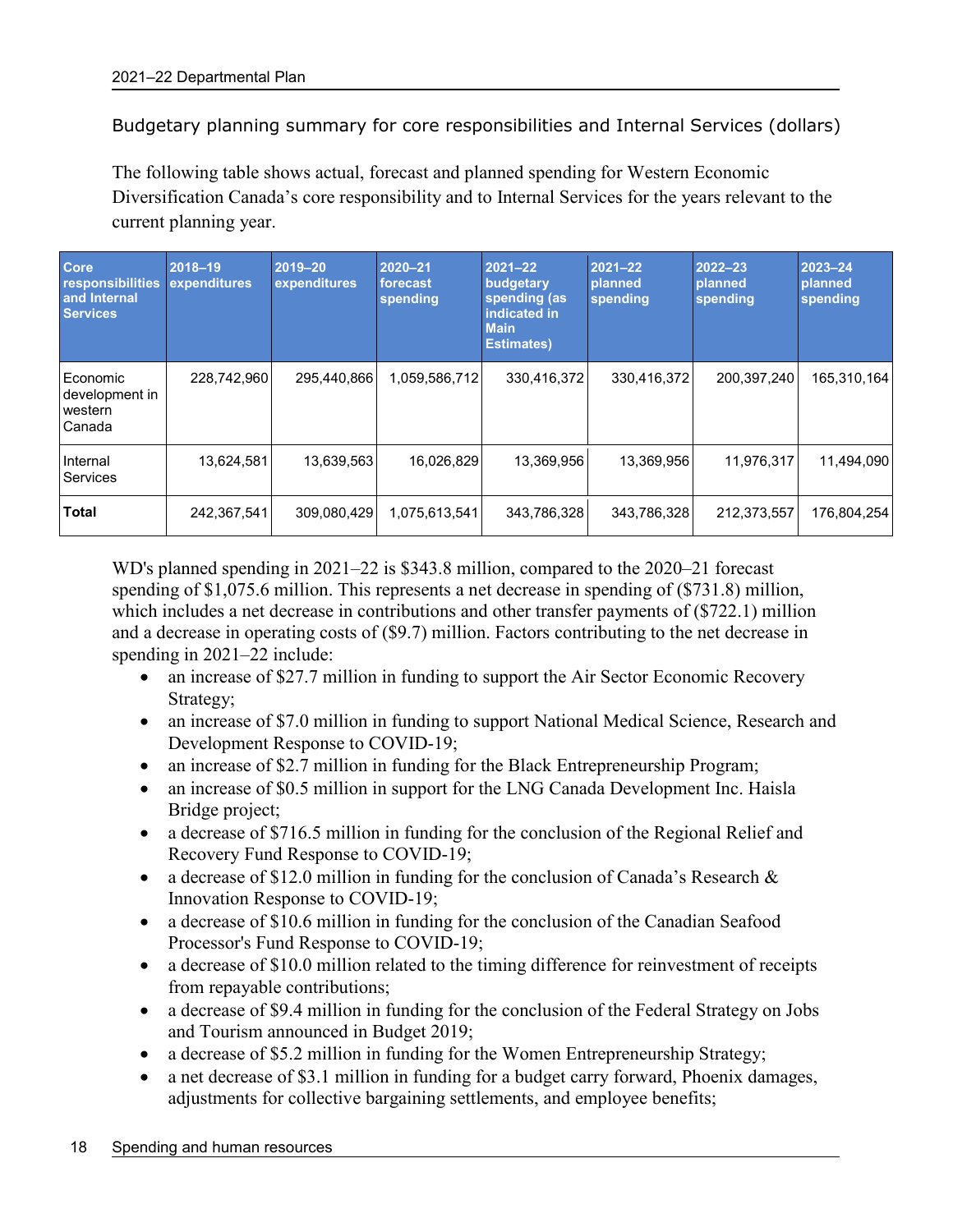- a decrease of \$1.5 million in funding for the conclusion of the Greyhound Response to Intercity Bus Service Disruptions in western Canada; and
- a decrease of \$1.4 million in project cashflow funding for the Canada Coal Transition Initiative announced in Budget 2018.

### <span id="page-22-0"></span>Planned human resources

The following table shows actual, forecast and planned full-time equivalents (FTEs) for the core responsibility in Western Economic Diversification Canada's departmental results framework and to Internal Services for the years relevant to the current planning year.

| <b>Core</b><br>responsibilities and<br><b>Internal Services</b> | 2018-19<br>actual<br>full-time<br>equivalents | 2019-20<br>actual<br>full-time<br>equivalents | $2020 - 21$<br>forecast<br>full-time<br>equivalents | $2021 - 22$<br><b>planned</b><br>full-time<br>equivalents | $2022 - 23$<br>planned<br>full-time<br>equivalents | 2023-24<br>planned<br>full-time<br>equivalents |
|-----------------------------------------------------------------|-----------------------------------------------|-----------------------------------------------|-----------------------------------------------------|-----------------------------------------------------------|----------------------------------------------------|------------------------------------------------|
| Economic<br>development in<br>Iwestern Canada                   | 212                                           | 237                                           | 273                                                 | 262                                                       | 219                                                | 216                                            |
| Internal Services                                               | 97                                            | 97                                            | 94                                                  | 92                                                        | 83                                                 | 81                                             |
| <b>Total</b>                                                    | 309                                           | 334                                           | 367                                                 | 354                                                       | 302                                                | 297                                            |

Human resources planning summary for core responsibilities and Internal Services

The overall decrease in FTE's from 2020–21 to 2022–23 mostly relates to the conclusion of the Regional Relief and Recovery Fund as part of the Government of Canada's COVID-19 Economic Response Plan. The base human resource levels continue to be stable, fluctuations that occur at the program level reflect resource realignment in support of priorities and projects. The department will continue to achieve its results by allocating its human resources to best support its programs.

### <span id="page-22-1"></span>Estimates by vote

Information on the Western Economic Diversification Canada's organizational appropriations is available in the 2021–22 [Main Estimates.](https://www.canada.ca/en/treasury-board-secretariat/services/planned-government-spending/government-expenditure-plan-main-estimates.html)<sup>[xxvi](#page-32-25)</sup>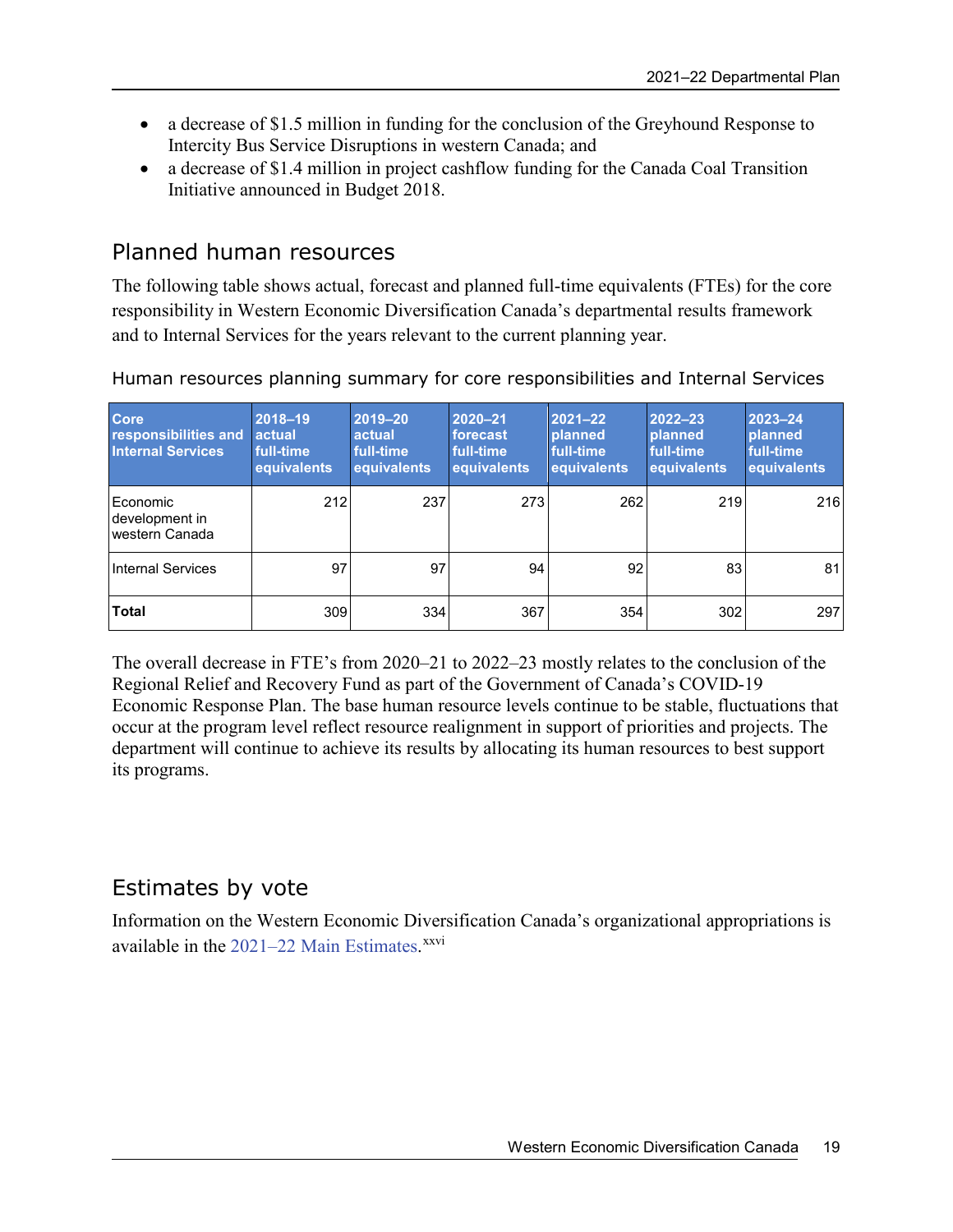### <span id="page-23-0"></span>Future-oriented Condensed statement of operations

The future-oriented condensed statement of operations provides an overview of Western Economic Diversification Canada's operations for 2020–21 to 2021–22.

The amounts for forecast and planned results in this statement of operations were prepared on an accrual basis. The amounts for forecast and planned spending presented in other sections of the Departmental Plan were prepared on an expenditure basis. Amounts may therefore differ.

A more detailed future-oriented statement of operations and associated notes, including a reconciliation of the net cost of operations to th[e](#page-32-26) requested authorities, are available on [Western](https://www.wd-deo.gc.ca/eng/59.asp)  [Economic Diversification Canada's](https://www.wd-deo.gc.ca/eng/59.asp) website. XXVII

Future-oriented Condensed statement of operations for the year ending March 31, 2022 (dollars)

| <b>Financial information</b>                                          | 2020-21 forecast<br><b>results</b> | 2021-22 planned<br><b>results</b> | <b>Difference</b><br>(2021-22 planned<br>results minus<br>2020-21 forecast<br>results) |
|-----------------------------------------------------------------------|------------------------------------|-----------------------------------|----------------------------------------------------------------------------------------|
| Total expenses                                                        | 770,586,763                        | 297,012,450                       | (473, 574, 313)                                                                        |
| Total revenues                                                        | 1,232                              | 1,030                             | (202)                                                                                  |
| Net cost of operations<br>before government funding<br>land transfers | 770,585,531                        | 297,011,420                       | (473, 574, 111)                                                                        |

WD's total expenses are expected to be \$297.0 million in 2021–22, compared to \$770.6 million in 2020–21. The \$473.6 million difference in total expenses is primarily due to a decrease in spending for the conclusion of the Regional Relief and Recovery Fund, Canada's Research & Innovation Response to COVID-19, and the Canadian Seafood Processor's Fund, offset by an increase in spending to support the Air Sector Economic Recovery Strategy.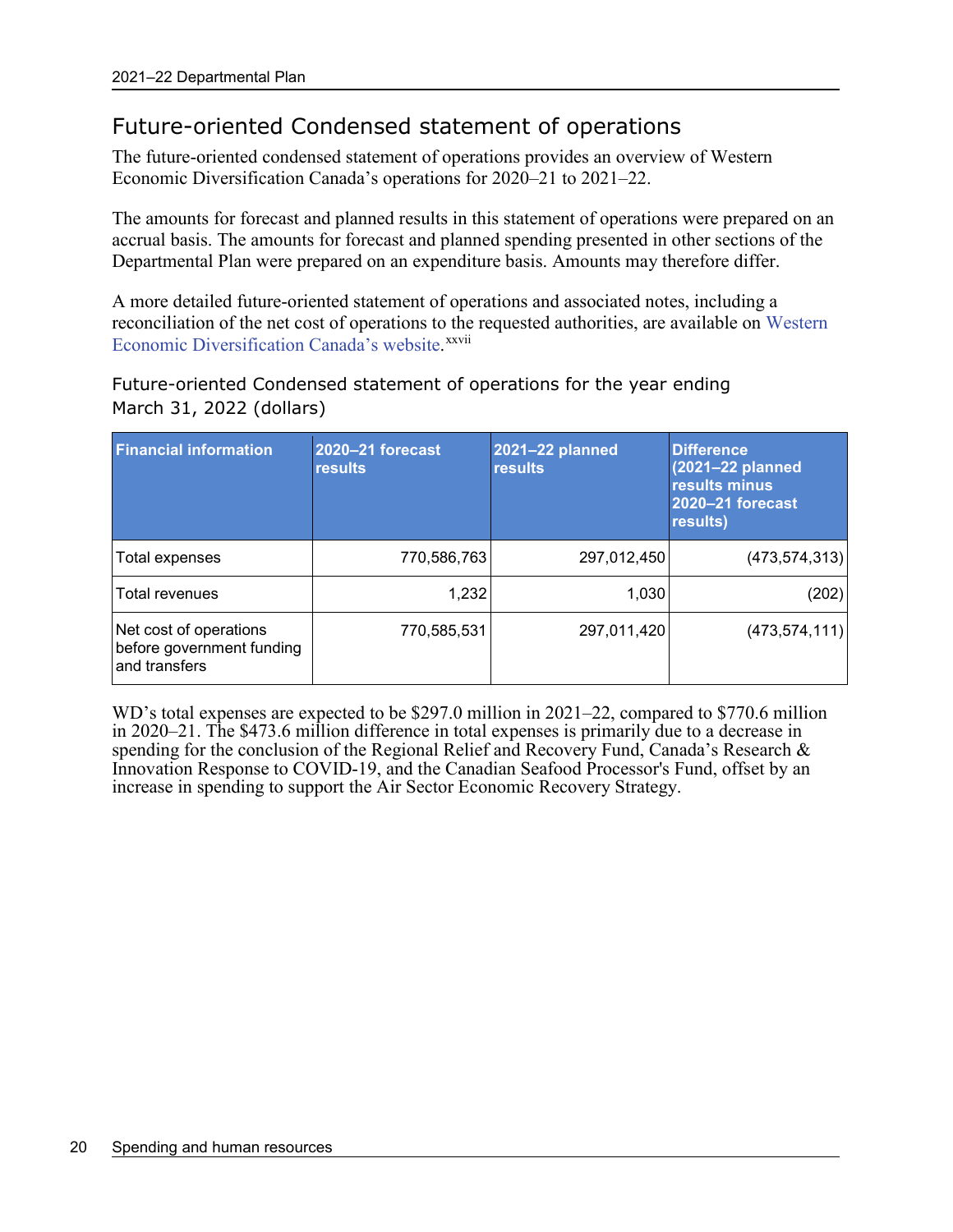## <span id="page-24-0"></span>Corporate information

### <span id="page-24-1"></span>Organizational profile

#### **Minister of Economic Development and Official Languages:**

The Honourable Mélanie Joly, P.C., M.P.

**Institutional head:** Dylan Jones

**Ministerial portfolio:** Innovation, Science and Economic Development

Enabling instrument(s): [Western Economic Diversification Act](https://laws-lois.justice.gc.ca/eng/acts/W-6.8/),<sup>xxviii</sup> [R](#page-32-27).S.C. 1985, c.11,

 $(4<sup>th</sup> Supplement)$ 

**Year of incorporation / commencement:** 1987

#### **Other:**

Headquarters – Edmonton, Alberta

Offices – Vancouver, British Columbia Edmonton and Calgary, Alberta Saskatoon, Saskatchewan Winnipeg, Manitoba Ottawa, Ontario

### <span id="page-24-2"></span>Raison d'être, mandate and role: who we are and what we do

"Raison d'être, mandate and role: who we are and what we do" is available on the [Western](https://www.wd-deo.gc.ca/eng/20145.asp)  [Economic Diversification Canada website.](https://www.wd-deo.gc.ca/eng/20145.asp)<sup>[xxix](#page-32-28)</sup>

For more information on the department's organizational mandate letter commitments, see the ["Minister's mandate letter"](https://pm.gc.ca/en/mandate-letters).[xxx](#page-32-29)

### <span id="page-24-3"></span>Operating context

Information on the operating context is available on the [Western Economic Diversification](https://www.wd-deo.gc.ca/eng/20144.asp)  Canada [website.](https://www.wd-deo.gc.ca/eng/20144.asp) [xxxi](#page-32-30)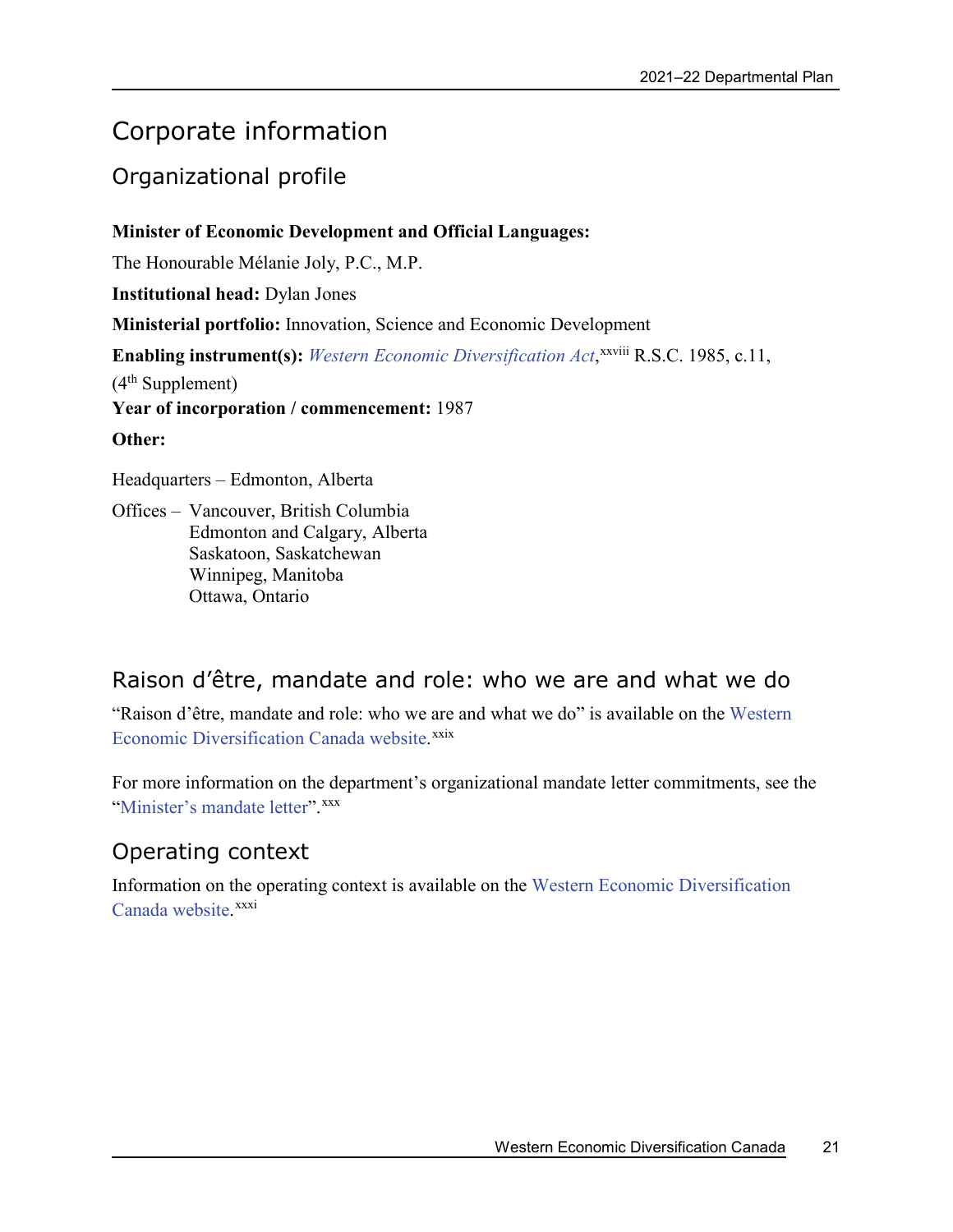### <span id="page-25-0"></span>Reporting framework

The Western Economic Diversification Canada approved departmental results framework and program inventory for 2021–22 are as follows.

|                                | <b>Core Responsibility:</b>                                                                                  | Economic development in western Canada                                                                                                                         |                   |  |  |  |
|--------------------------------|--------------------------------------------------------------------------------------------------------------|----------------------------------------------------------------------------------------------------------------------------------------------------------------|-------------------|--|--|--|
|                                | <b>Departmental</b><br>result:                                                                               | Indicator: Value of exports of goods from<br>western Canada (\$)                                                                                               |                   |  |  |  |
|                                | <b>Businesses are</b><br>innovative and                                                                      | Indicator: Number of high-growth firms in<br>western Canada                                                                                                    |                   |  |  |  |
|                                | growing in<br>western Canada                                                                                 | Indicator: Value of exports of clean<br>technologies from western Canada (\$)                                                                                  |                   |  |  |  |
|                                |                                                                                                              | Indicator: Revenue growth rate of firms<br>supported by WD programs                                                                                            |                   |  |  |  |
| Departmental Results Framework | <b>Departmental</b><br>result:<br><b>Communities are</b>                                                     | Indicator: Percentage of SMEs that are<br>majority-owned by women, Indigenous<br>people, youth, visible minorities and<br>persons with disabilities in western |                   |  |  |  |
|                                | economically<br>diversified in<br>western Canada                                                             | Canada                                                                                                                                                         |                   |  |  |  |
|                                |                                                                                                              | Indicator: Amount leveraged per dollar by<br>WD in community projects                                                                                          |                   |  |  |  |
|                                | <b>Departmental</b><br>result:<br><b>Businesses invest</b><br>in the<br>development and<br>commercialization | Indicator: Value of business expenditures<br>in research and development by firm<br>receiving WD program funding (\$)                                          | Internal Services |  |  |  |
|                                |                                                                                                              | Indicator: Percentage of professional jobs<br>(including science and technology) in<br>western Canada                                                          |                   |  |  |  |
|                                | of innovative<br>technologies in<br>western Canada                                                           | Indicator: Percentage of companies<br>engaged in collaborations with higher<br>education institutions in western Canada                                        |                   |  |  |  |
|                                | <b>Program: Innovation</b>                                                                                   |                                                                                                                                                                |                   |  |  |  |
| nor                            | <b>Program: Business Growth</b>                                                                              |                                                                                                                                                                |                   |  |  |  |
| Program Inver                  | <b>Program: Business Services</b>                                                                            |                                                                                                                                                                |                   |  |  |  |
|                                | <b>Program: Community Initiatives</b>                                                                        |                                                                                                                                                                |                   |  |  |  |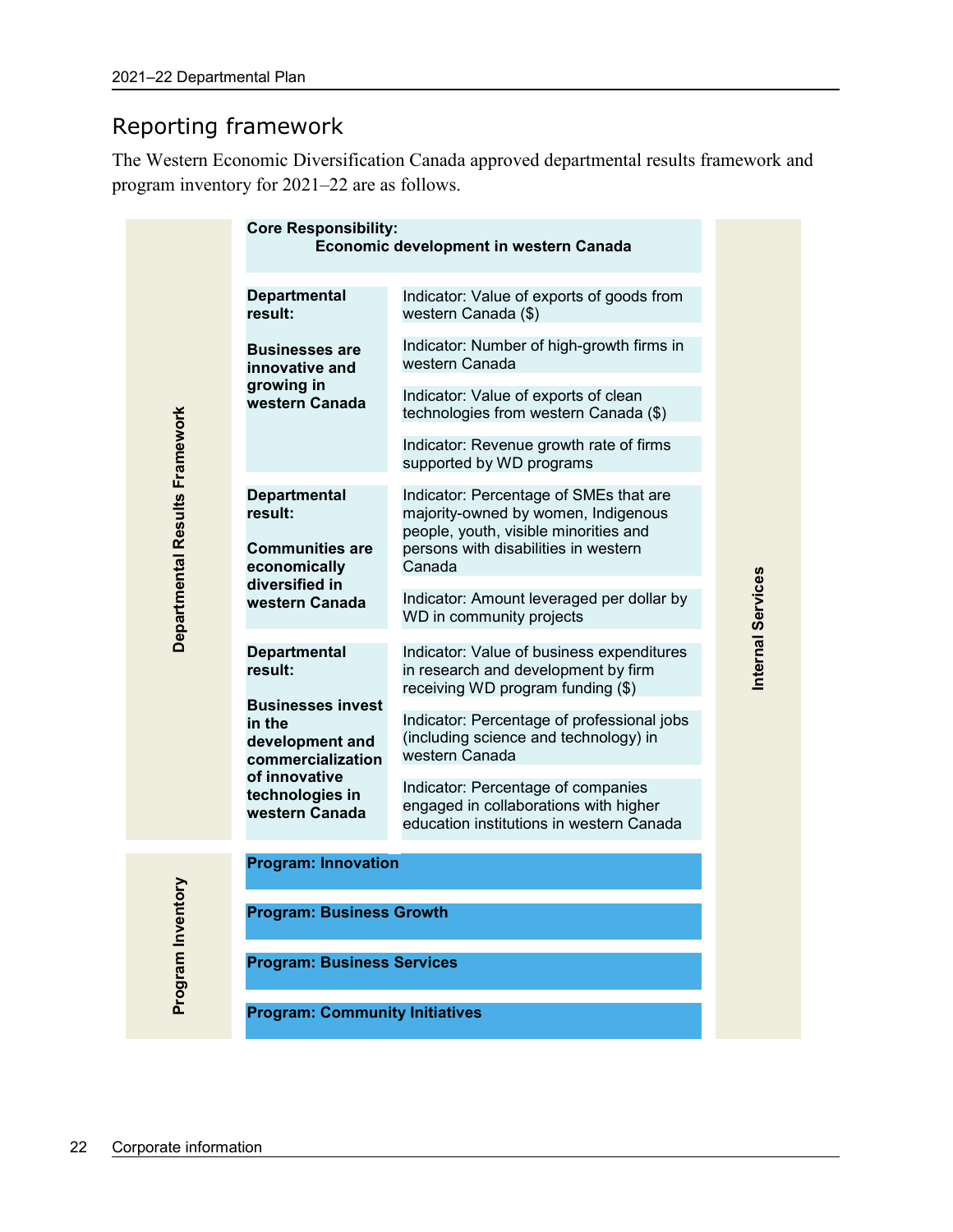## <span id="page-26-0"></span>Supporting information on the program inventory

Supporting information on planned expenditures, human resources, and results related to Western Economic Diversification Canada's [program inventory](https://www.wd-deo.gc.ca/eng/20142.asp)<sup>xxx[i](#page-32-31)i</sup> is available in the G[C](https://www.tbs-sct.gc.ca/ems-sgd/edb-bdd/index-eng.html) [InfoBase.](https://www.tbs-sct.gc.ca/ems-sgd/edb-bdd/index-eng.html) xxxiii

## <span id="page-26-1"></span>Supplementary information tables

The following [supplementary information tables](https://www.wd-deo.gc.ca/eng/20143.asp)<sup>xxxi[v](#page-32-32)</sup> are available on the Western Economic Diversification Canada website:

- [Departmental Sustainable Development Strategy](https://www.wd-deo.gc.ca/eng/57.asp)<sup>[xxxv](#page-32-33)</sup>
- Details on transfer payment programs
- Gender-based analysis plus
- Up-front multi-year funding

## <span id="page-26-2"></span>Federal tax expenditures

Western Economic Diversification Canada's Departmental Plan does not include information on tax expenditures that relate to its planned results for 2021–22.

Tax expenditures are the responsibility of the Minister of Finance, and the Department of Finance Canada publishes cost estimates and projections for government-wide tax expenditures each year in the [Report on Federal Tax Expenditures.](https://www.canada.ca/en/department-finance/services/publications/federal-tax-expenditures.html)<sup>xxxvi</sup> [T](#page-32-34)his report provides detailed information on tax expenditures, including objectives, historical background and references to related federal spending programs, as well as evaluations, research papers and gender-based analysis. The tax measures presented in this report are solely the responsibility of the Minister of Finance.

## <span id="page-26-3"></span>Organizational contact information

#### **Mailing address**

Western Economic Diversification Canada Suite 1500, 9700 Jasper Avenue Edmonton, Alberta T5J 4H7

**Telephone:** 780-495-4164 / Toll Free: 1-888-338-WEST (9378)

**Fax:** 780-495-4557

**Email:** WD.contactus-contactez-nous.DEO@canada.ca

Website: [http://www.wd-deo.gc.ca](http://www.wd-deo.gc.ca/)<sup>xxxvii</sup>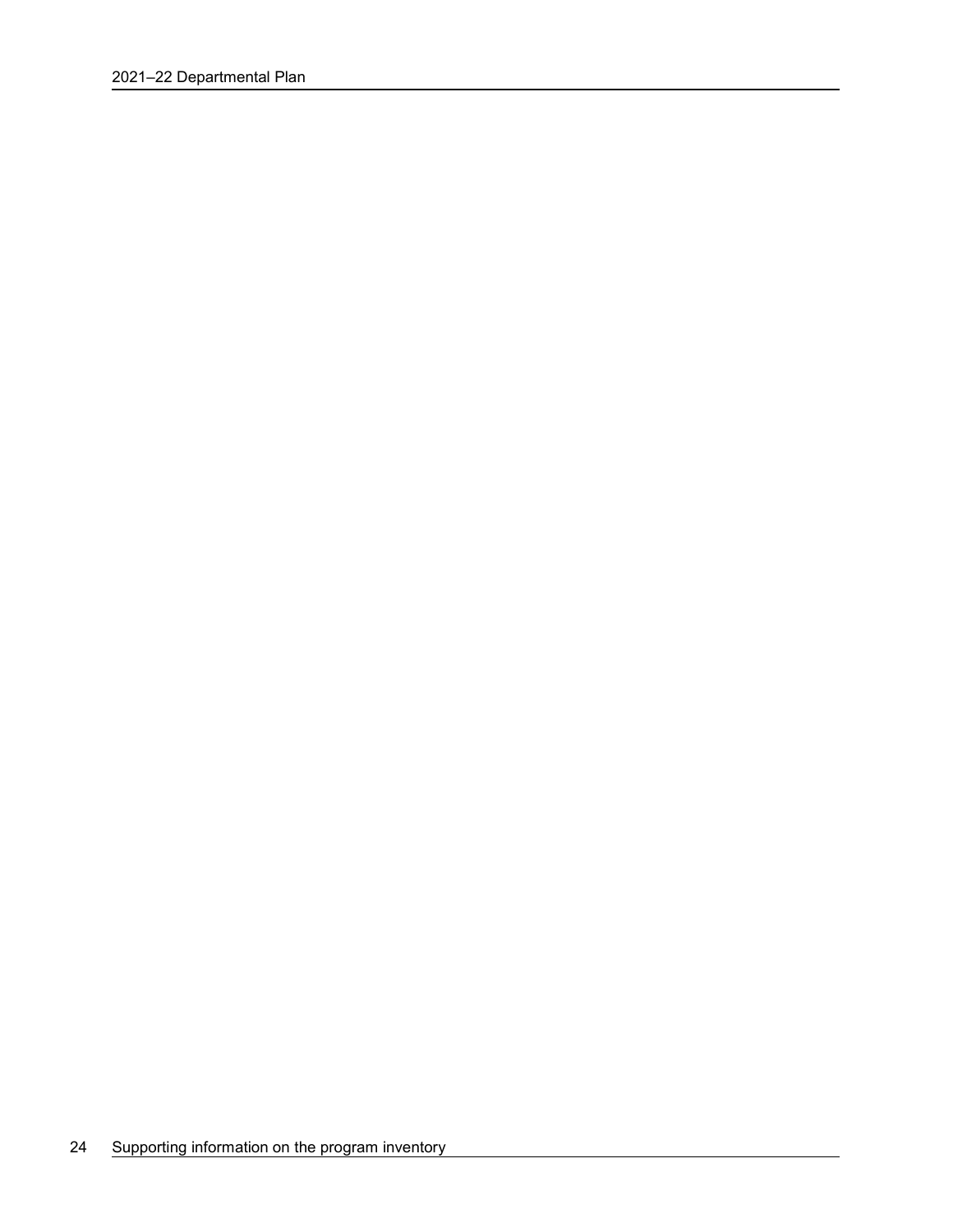## <span id="page-28-0"></span>Appendix: definitions

#### **appropriation (crédit)**

Any authority of Parliament to pay money out of the Consolidated Revenue Fund.

#### **budgetary expenditures (dépenses budgétaires)**

Operating and capital expenditures; transfer payments to other levels of government, organizations or individuals; and payments to Crown corporations.

#### **core responsibility (responsabilité essentielle)**

An enduring function or role performed by a department. The intentions of the department with respect to a core responsibility are reflected in one or more related departmental results that the department seeks to contribute to or influence.

#### **Departmental Plan (plan ministériel)**

A report on the plans and expected performance of a department over a 3-year period. Departmental Plans are tabled in Parliament each spring.

#### **departmental priority (priorité ministérielle)**

A plan or project that a department has chosen to focus and report on during the planning period. Departmental priorities represent the things that are most important or what must be done first to support the achievement of the desired departmental results.

#### **departmental result (résultat ministériel)**

A consequence or outcome that a department seeks to achieve. A departmental result is often outside departments' immediate control, but it should be influenced by program-level outcomes.

#### **departmental result indicator (indicateur de résultat ministériel)**

A factor or variable that provides a valid and reliable means to measure or describe progress on a departmental result.

#### **departmental results framework (cadre ministériel des résultats)**

A framework that consists of the department's core responsibilities, departmental results and departmental result indicators.

#### **Departmental Results Report (rapport sur les résultats ministériels)**

A report on a department's actual accomplishments against the plans, priorities and expected results set out in the corresponding Departmental Plan.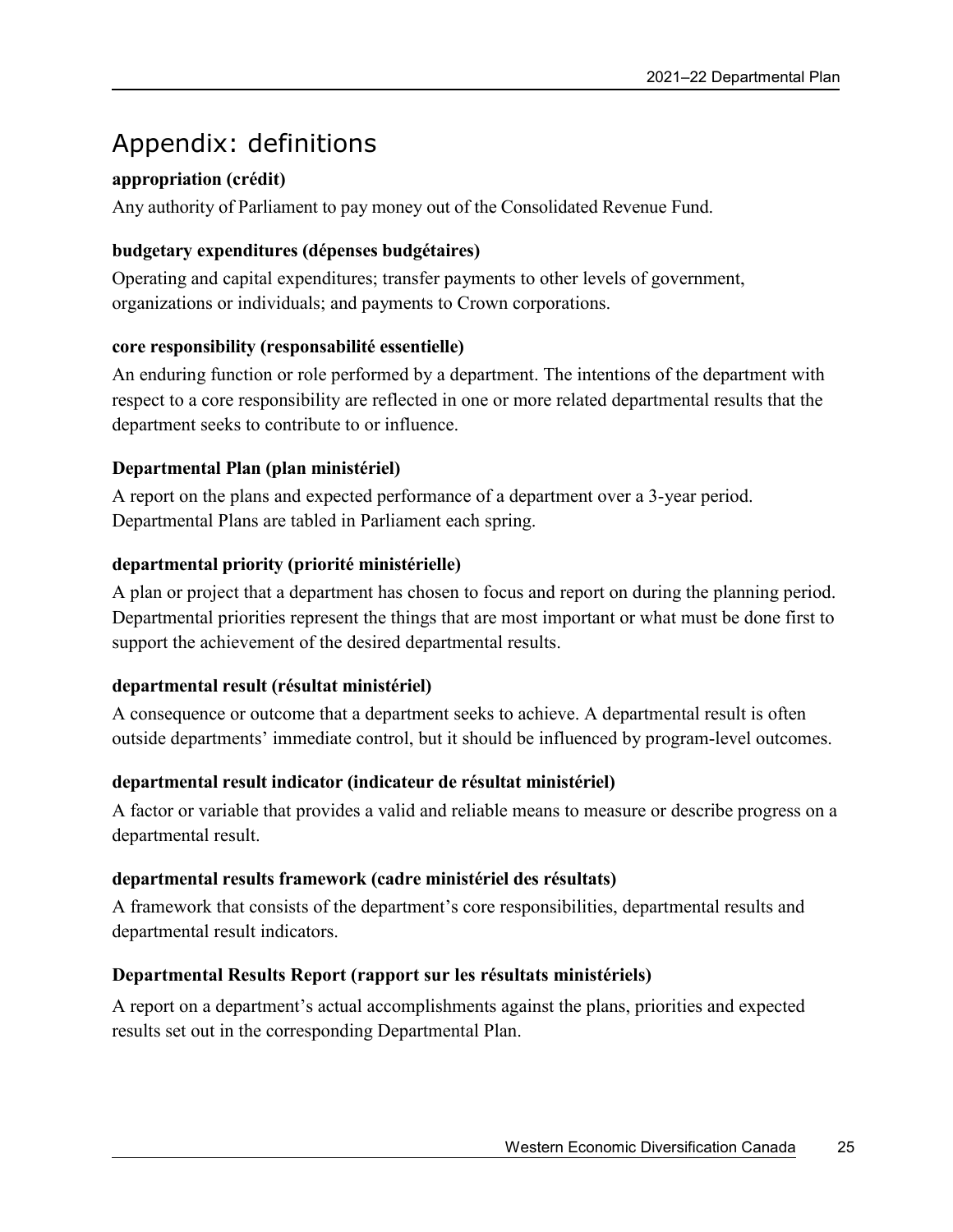#### **experimentation (expérimentation)**

The conducting of activities that seek to first explore, then test and compare, the effects and impacts of policies and interventions in order to inform evidence-based decision-making, and improve outcomes for Canadians, by learning what works and what doesn't. Experimentation is related to, but distinct form innovation (the trying of new things), because it involves a rigorous comparison of results. For example, using a new website to communicate with Canadians can be an innovation; systematically testing the new website against existing outreach tools or an old website to see which one leads to more engagement, is experimentation.

#### **full-time equivalent (équivalent temps plein)**

A measure of the extent to which an employee represents a full person-year charge against a departmental budget. Full-time equivalents are calculated as a ratio of assigned hours of work to scheduled hours of work. Scheduled hours of work are set out in collective agreements.

#### **gender-based analysis plus (GBA+) (analyse comparative entre les sexes plus [ACS+])**

An analytical process used to assess how diverse groups of women, men and gender-diverse people experience policies, programs and services based on multiple factors including race, ethnicity, religion, age, and mental or physical disability.

#### **government-wide priorities (priorités pangouvernementales)**

For the purpose of the 2020–21 Departmental Plan, government-wide priorities refers to those high-level themes outlining the government's agenda in the 2015 Speech from the Throne, namely: Growth for the Middle Class; Open and Transparent Government; A Clean Environment and a Strong Economy; Diversity is Canada's Strength; and Security and Opportunity.

#### **horizontal initiative (initiative horizontale)**

An initiative in which two or more federal organizations are given funding to pursue a shared outcome, often linked to a government priority.

#### **non-budgetary expenditures (dépenses non budgétaires)**

Net outlays and receipts related to loans, investments and advances, which change the composition of the financial assets of the Government of Canada.

#### **performance (rendement)**

What an organization did with its resources to achieve its results, how well those results compare to what the organization intended to achieve, and how well lessons learned have been identified.

#### **performance indicator (indicateur de rendement)**

A qualitative or quantitative means of measuring an output or outcome, with the intention of gauging the performance of an organization, program, policy or initiative respecting expected results.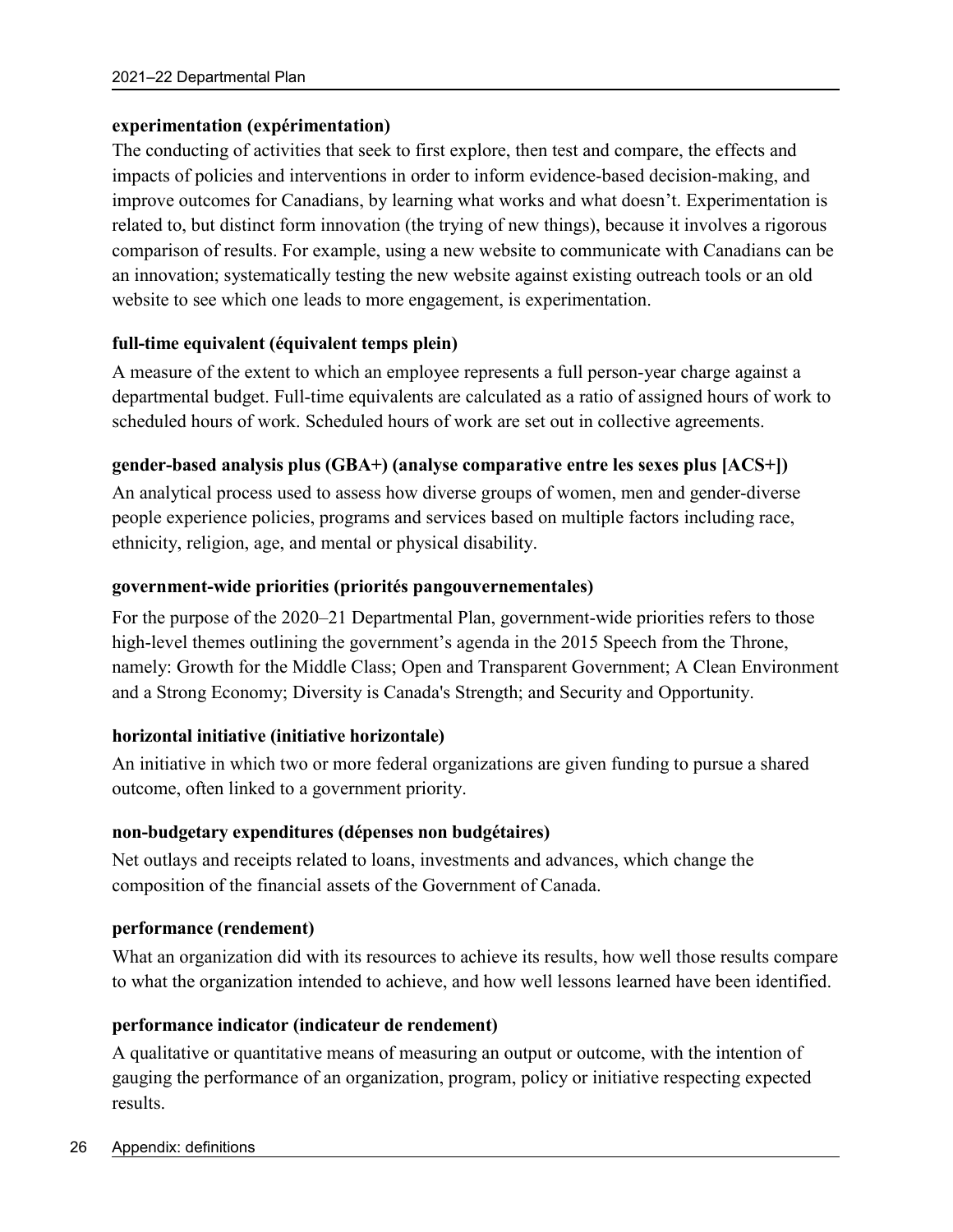#### **performance reporting (production de rapports sur le rendement)**

The process of communicating evidence-based performance information. Performance reporting supports decision-making, accountability and transparency.

#### **plan (plan)**

The articulation of strategic choices, which provides information on how an organization intends to achieve its priorities and associated results. Generally a plan will explain the logic behind the strategies chosen and tend to focus on actions that lead up to the expected result.

#### **planned spending (dépenses prévues)**

For Departmental Plans and Departmental Results Reports, planned spending refers to those amounts presented in the Main Estimates.

A department is expected to be aware of the authorities that it has sought and received. The determination of planned spending is a departmental responsibility, and departments must be able to defend the expenditure and accrual numbers presented in their Departmental Plans and Departmental Results Reports.

#### **program (programme)**

Individual or groups of services, activities or combinations thereof that are managed together within the department and focus on a specific set of outputs, outcomes or service levels.

#### **program inventory (répertoire des programmes)**

Identifies all of the department's programs and describes how resources are organized to contribute to the department's core responsibilities and results.

#### **result (résultat)**

An external consequence attributed, in part, to an organization, policy, program or initiative. Results are not within the control of a single organization, policy, program or initiative; instead they are within the area of the organization's influence.

#### **statutory expenditures (dépenses législatives)**

Expenditures that Parliament has approved through legislation other than appropriation acts. The legislation sets out the purpose of the expenditures and the terms and conditions under which they may be made.

#### **strategic outcome (résultat stratégique)**

A long-term and enduring benefit to Canadians that is linked to the organization's mandate, vision and core functions.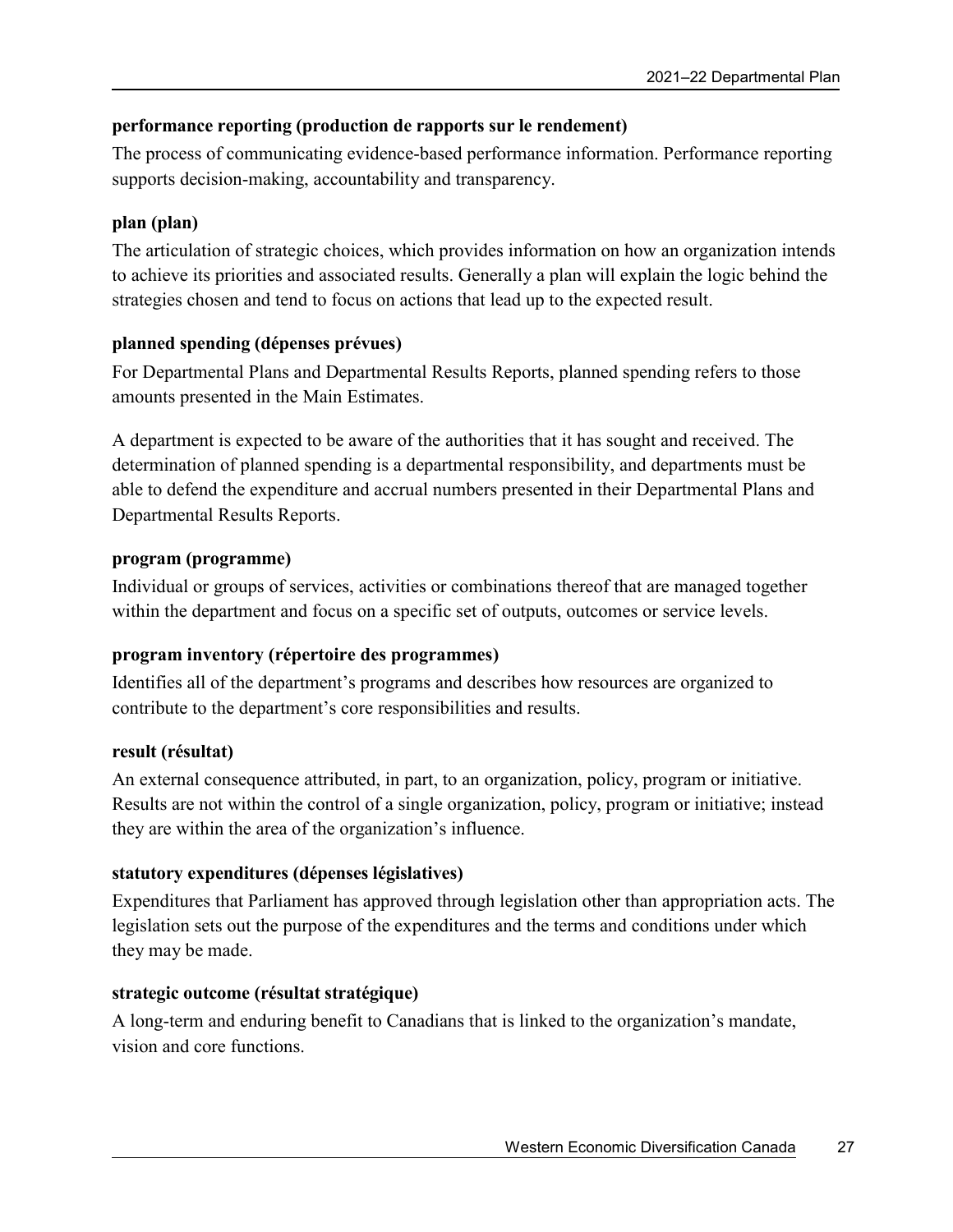#### **target (cible)**

A measurable performance or success level that an organization, program or initiative plans to achieve within a specified time period. Targets can be either quantitative or qualitative.

#### **voted expenditures (dépenses votées)**

Expenditures that Parliament approves annually through an Appropriation Act. The vote wording becomes the governing conditions under which these expenditures may be made.